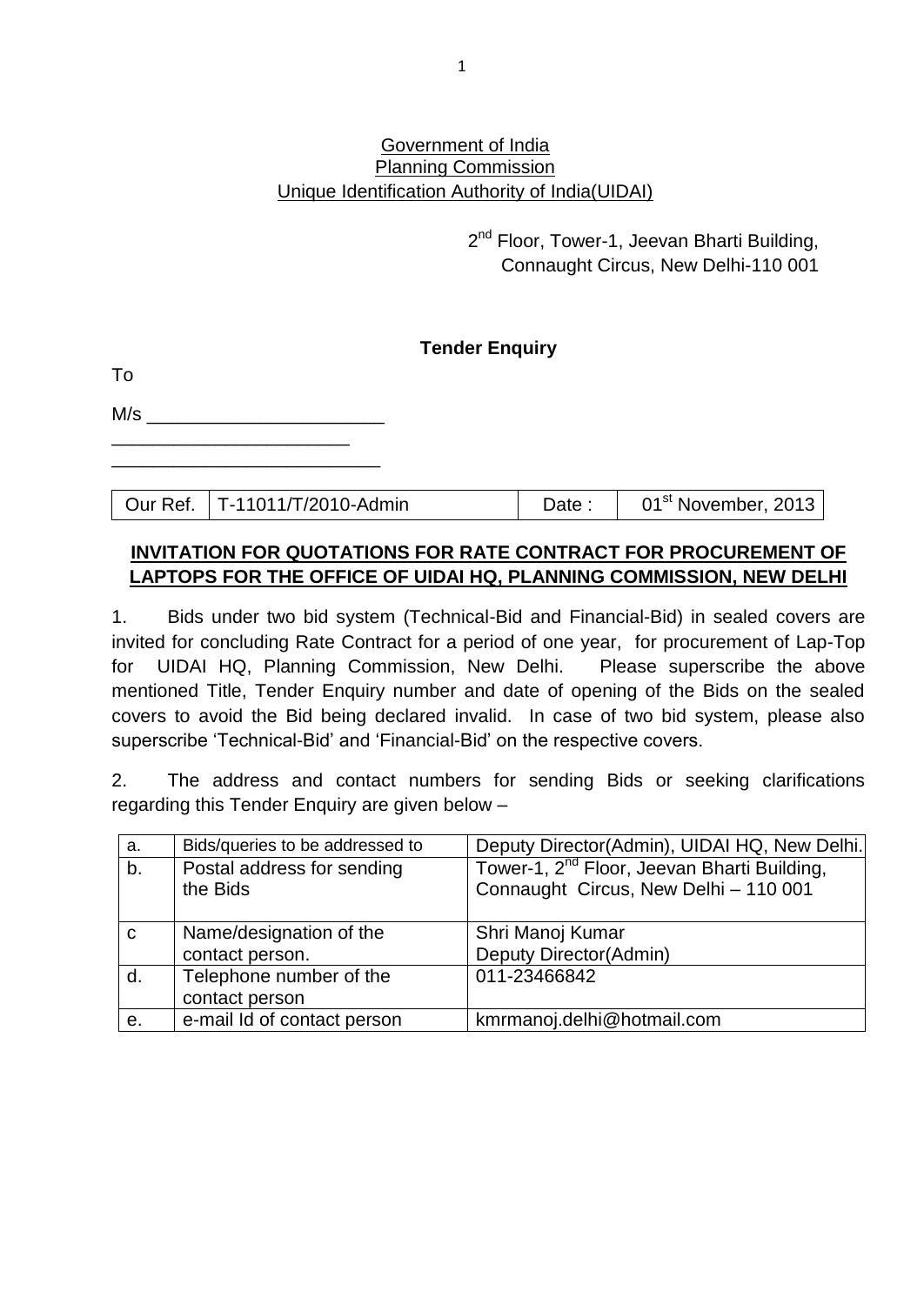- 3. This Tender Enquiry is divided into five Chapters as follows:
	- (a) **Chapter- I** Contains General Information and Instructions for the Bidders about the Tender Enquiry such as the time, place of submission and opening of tenders, Validity period of tenders, etc (page 3-5) .
	- (b) **Chapter- II** Conditions of Contract which will form part of the contract with successful bidder (page 6-13).
	- (c) **Chapter- III** Schedule of Requirement i.e. essential details of the items/services required, such as the Schedule of Requirements (SOR), Technical Specifications, Delivery Period, Mode of Delivery and Consignee details (page 14)-.
	- (d) **Chapter- IV** Specifications and allied Technical Details (Page 15 & 17-19 & 21).
	- (e) **Chapter- V** Price Schedule (to be utilied by the bidders for quoting their prices) Contains Evaluation Criteria and Format for Price Bids (Page 16 & 20).

5. This Tender Enquiry is being issued with no financial commitment and the Purchaser (UIDAI) reserves the right to change or vary any part thereof at any stage. Purchaser (UIDAI) also reserves the right to withdraw the TENDER ENQUIRY without assigning any reason whatsoever, should it become necessary at any stage.

6. Each page of this tender enquiry is to be signed by the tenderer and following certificate given in the offer letter:

## **`I/WE HEREBY DECLARE THAT ALL THE TERMS AND CONDITIONS GIVEN IN TENDER NO. T-11011/T/2010-Admin DATED 01st November, 2013 ARE ACCEPTED BY ME/US ON BEHALF OF MY/OUR FIRM '**

7. The cost of tender is Rs.1000/- (Rupees One Thousand Only) (non refundable). The payment will be accepted by Demand Draft/Pay Order in favour of **PAO, UIDAI**, payable at New Delhi only (cash will not be accepted).

> (Manoj Kumar) Deputy Director(Admin)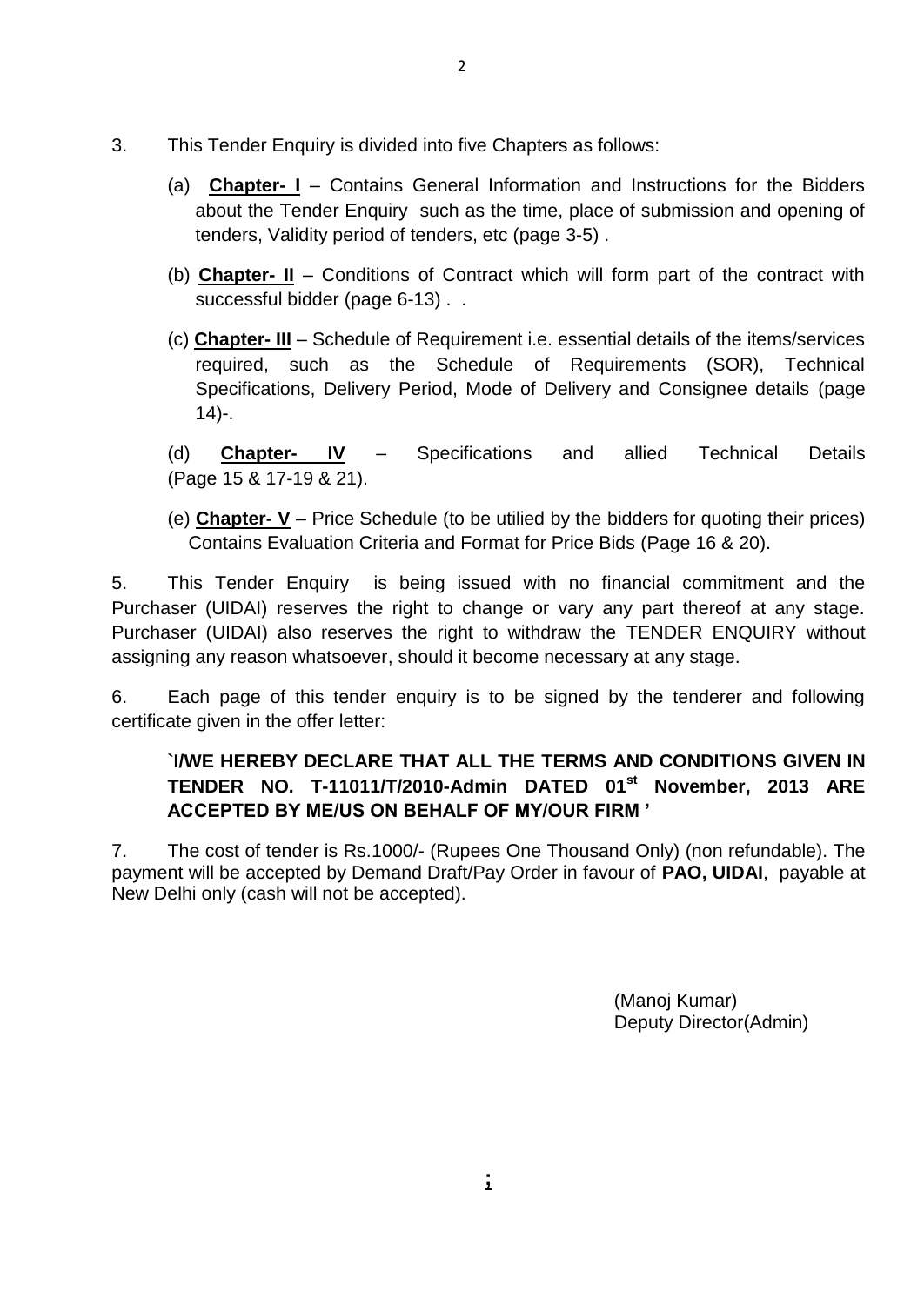# **Chapter-1 – Instructions to Bidders**

# **1. Last date and time for depositing the Bids: 26th November, 2013 BY 1430 HRS.**

The sealed quotations under two-bid system i.e. Technical-Bid and Financial-Bid each sealed in two separate covers, enclosed in a third envelop superscribing as "Tender for Procurement of Lap-Tops for UIDAI HQ", should be deposited/reach by the due date and time. Late bids will not be accepted.

**2. Manner of depositing the Bids**: Sealed quotations should be either dropped in the Tender Box or sent by registered post at the address given above so as to reach by the due date and time. Late tenders will not be considered. No responsibility will be taken for postal delay or non delivery/ non-receipt of Bid documents. Bids sent by FAX or e-mail will not be considered (unless they have been specifically called for by these modes due to urgency).

# **3. Time and date for opening of Bids : 26th November, 2013 (1500 HRS)**

(If due to any exigency, the due date for opening of the Technical-Bid is declared a closed holiday, then it will be opened on the next working day at the same time or on any other day/time, as intimated by the Purchaser (UIDAI))**.** 

# **4. Location of the Tender Box: Tower-1, 2nd Floor, Jeevan Bharti Building, Connaught Place, New Delhi-110 001.**

Only those quotations that are found in the tender box will be opened.

# **5. Place of opening of the Bids: Conference Hall, Tower-2, 3rd Floor, Jeevan Bharti Building, Connaught Place, New Delhi-110 001.**

The Bidders may depute their representatives, duly authorized in writing, to attend the opening of Quotation on the due date and time. Rates and important commercial/technical clauses quoted by all Bidders will be read out in the presence of the representatives of all the Bidders. **This event will not be postponed due to non-presence of your representative.**

**6. Two-Bid system**: In case of the Two-bid system, only the Technical Bid would be opened on the time and date mentioned above. Date of opening of the Financial Bid will be intimated after acceptance of the Technical Bids. Financial Bids of only those firms will be opened, whose Technical Bids are found compliant/suitable after Technical evaluation is done by the Purchaser (UIDAI).

**7. Forwarding of Bids –** Bids should be forwarded by Bidders under their original memo / letter pad inter alia furnishing details like TIN number, VAT/CST number, Bank address with EFT Account if applicable, etc and complete postal & e-mail address of their office.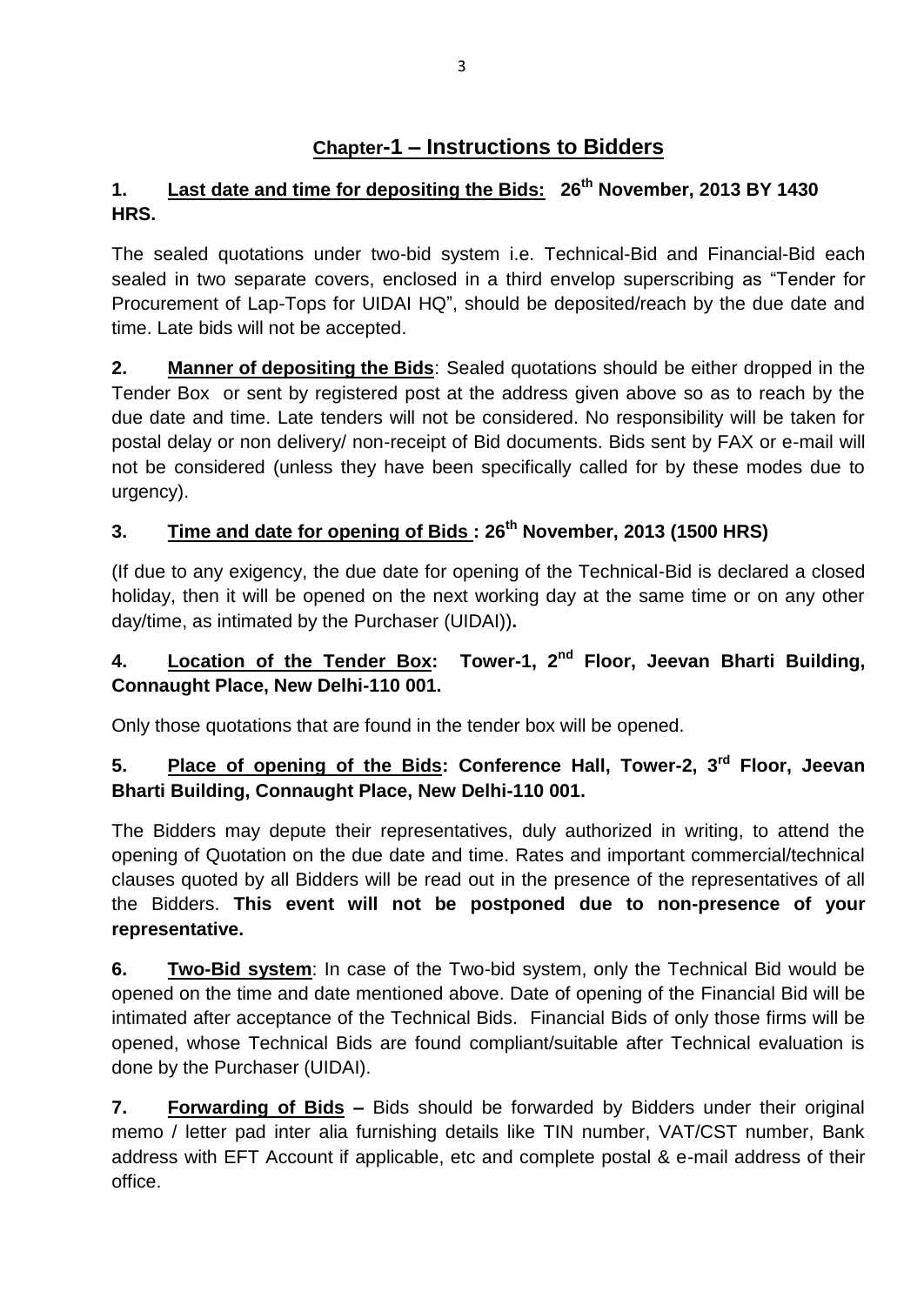**8. Clarification regarding contents of the TENDER ENQUIRY: A pre bid meeting to discuss the issues/ clarifications, if any, of the Tender Enquiry will be held at 1500 hrs on 12 th November, 2013 in O/o of UIDAI HQ at Conference Hall, 3rd Floor, Tower-II, Jeevan Bharti Building, Connaught Circus, New Delhi. Clarifications to the queries, if any,** will be uploaded to UIDAI website.

**9. Modification and Withdrawal of Bids:** A bidder may modify or withdraw his bid after submission provided that the written notice of modification or withdrawal is received by the Purchaser (UIDAI) prior to deadline prescribed for submission of bids. A withdrawal notice may be sent by fax but it should be followed by a signed confirmation copy to be sent by post and such signed confirmation should reach the purchaser not later than the deadline for submission of bids. No bid shall be modified after the deadline for submission of bids. No bid may be withdrawn in the interval between the deadline for submission of bids and expiration of the period of bid validity specified. Withdrawal of a bid during this period will result in Bidder's forfeiture of bid security.

**10. Clarification regarding contents of the Bids:** During evaluation and comparison of bids, the Purchaser (UIDAI) may, at its discretion, ask the bidder for clarification of its bid. The request for clarification will be given in writing and no change in prices or substance of the bid will be sought, offered or permitted. No post-bid clarification on the initiative of the bidder will be entertained.

**11. Rejection of Bids:** Canvassing by the Bidder in any form, unsolicited letter and post-tender correction may invoke summarily rejection with forfeiture of EMD. Conditional tenders will be rejected.

**12. Unwillingness to quote:** Bidders unwilling to quote should ensure that intimation to this effect reaches before the due date and time of opening of the Bid, failing which the defaulting Bidder may be delisted for the given range of items as mentioned in this TENDER ENQUIRY.

**13. Validity of Bids:** The Bids should remain valid for a period of **120 days** from the last date of submission of the Bids.

**14. Earnest Money Deposit:–** Bidders are required to submit Earnest Money Deposit (EMD) for amount of Rs 35,000/- (Rs. Thirty Five Thousand Only) in favour of "**PAO, UIDAI"** along with their bids. The EMD may be submitted in the form of an Account Payee Demand Draft, from any of the public sector banks or a private sector bank authorized to conduct Government business.. EMD is to remain valid for a period of forty-five days beyond the final bid validity period. EMD of the unsuccessful bidders will be returned at the earliest after expiry of the final bid validity and latest on or before the 30th day after the award of the contract. The EMD of the successful bidder would be returned, without any interest whatsoever, after the receipt of Performance Bank Guarantee from it as called for in the contract. **EMD is not required to be submitted by those Bidders who are registered with the Central Purchase Organization (e.g. DGS&D), National Small**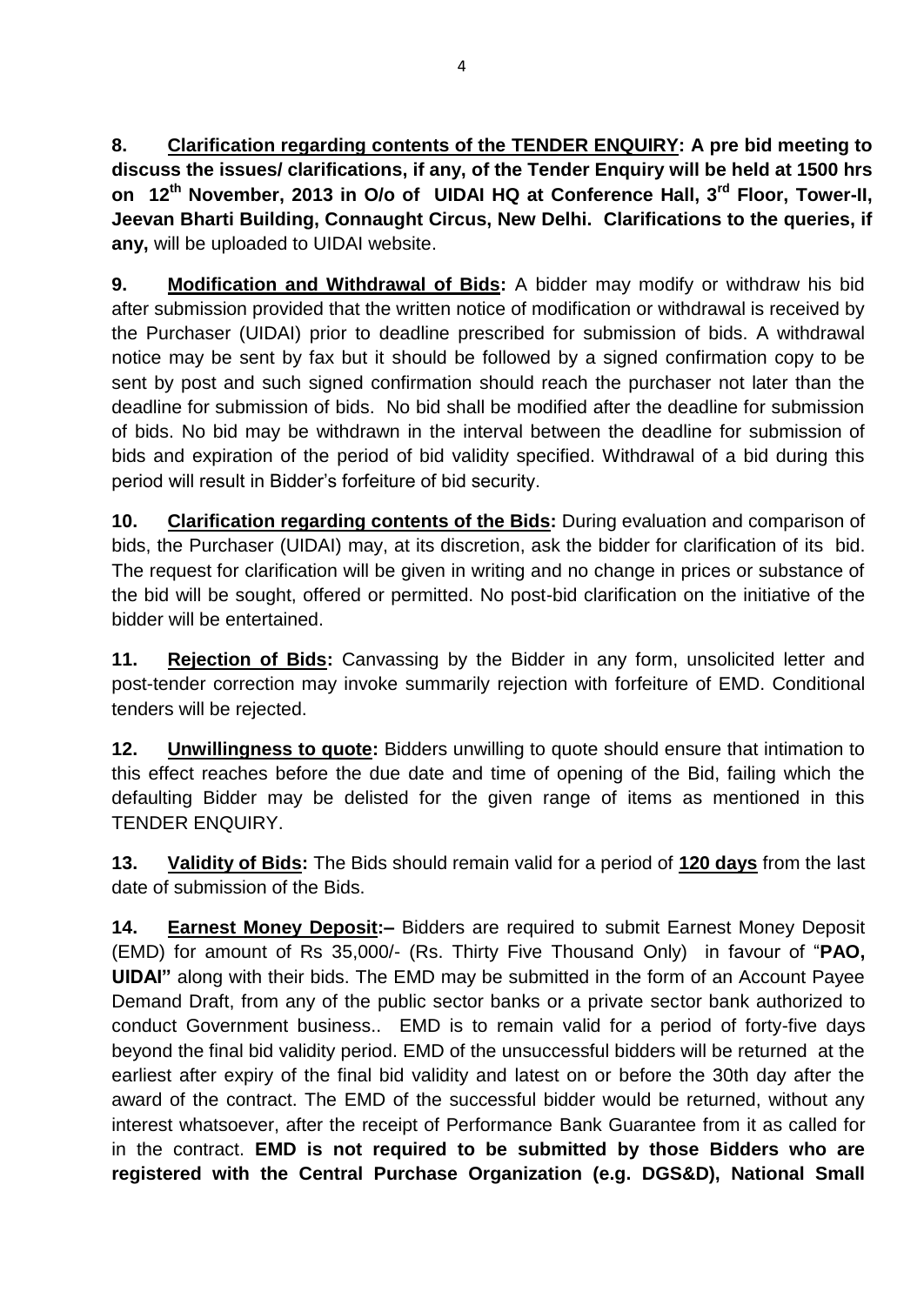**Industries Corporation (NSIC).** The EMD will be forfeited if the bidder withdraws or amends, impairs or derogates from the tender in any respect within the validity period of their tender. The EMD will also be liable to be forfeited in case the successful bidder (Lowest Bidder) does not accept the Letter of Intent / Supply Order.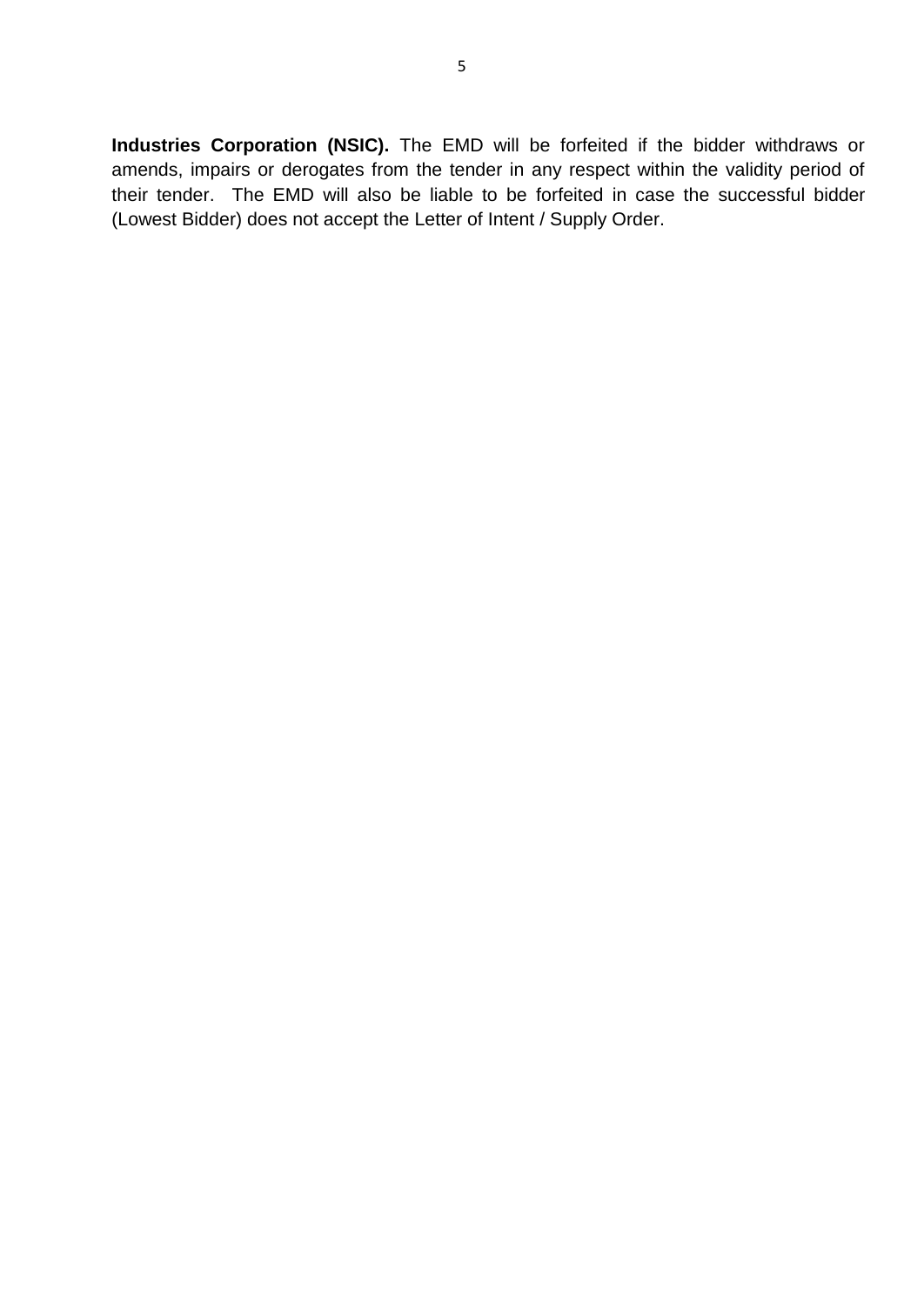The Bidder is required to give confirmation of their acceptance of the Conditions of the Request for Proposal mentioned below which will automatically be considered as part of the Contract concluded with the successful Bidder (i.e. Supplier (lowest bidder) in the Contract) as selected by the Purchaser (UIDAI). Failure to do so may result in rejection of the Bid submitted by the Bidder.

1. **Law:** The Contract shall be considered and made in accordance with the laws of the Republic of India. The contract shall be governed by and interpreted in accordance with the laws of the Republic of India.

2. **Effective Date of the Contract**: The contract shall come into effect on the date of signatures of both the parties on the contract (Effective Date) and shall remain valid until the completion of the obligations of the parties under the contract. The deliveries and supplies and performance of the services shall commence from the effective date of the contract.

3. **Arbitration**: All disputes or differences arising out of or in connection with the Contract shall be settled by bilateral discussions. Any dispute, disagreement or question arising out of or relating to the Contract or relating to construction or performance, which cannot be settled amicably, may be resolved through arbitration.

4. **Penalty for use of Undue influence** : The Supplier (lowest bidder) undertakes that he has not given, offered or promised to give, directly or indirectly, any gift, consideration, reward, commission, fees, brokerage or inducement to any person in service of the Purchaser (UIDAI) or otherwise in procuring the Contracts or forbearing to do or for having done or forborne to do any act in relation to the obtaining or execution of the present Contract or any other Contract with the Government of India for showing or forbearing to show favour or disfavour to any person in relation to the present Contract or any other Contract with the Government of India. Any breach of the aforesaid undertaking by the Supplier (lowest bidder) or any one employed by him or acting on his behalf (whether with or without the knowledge of the Supplier (lowest bidder)) or the commission of any offers by the Supplier (lowest bidder) or anyone employed by him or acting on his behalf, as defined in Chapter IX of the Indian Penal Code, 1860 or the Prevention of Corruption Act, 1986 or any other Act enacted for the prevention of corruption shall entitle the Purchaser (UIDAI) to cancel the contract and all or any other contracts with the Supplier (lowest bidder) and recover from the Supplier (lowest bidder) the amount of any loss arising from such cancellation. A decision of the Purchaser (UIDAI) or his nominee to the effect that a breach of the undertaking had been committed shall be final and binding on the Supplier (lowest bidder). Giving or offering of any gift, bribe or inducement or any attempt at any such act on behalf of the Supplier (lowest bidder) towards any officer/employee of the Purchaser (UIDAI) or to any other person in a position to influence any officer/employee of the Purchaser (UIDAI) for showing any favour in relation to this or any other contract, shall render the Supplier (lowest bidder) to such liability/ penalty as the Purchaser (UIDAI) may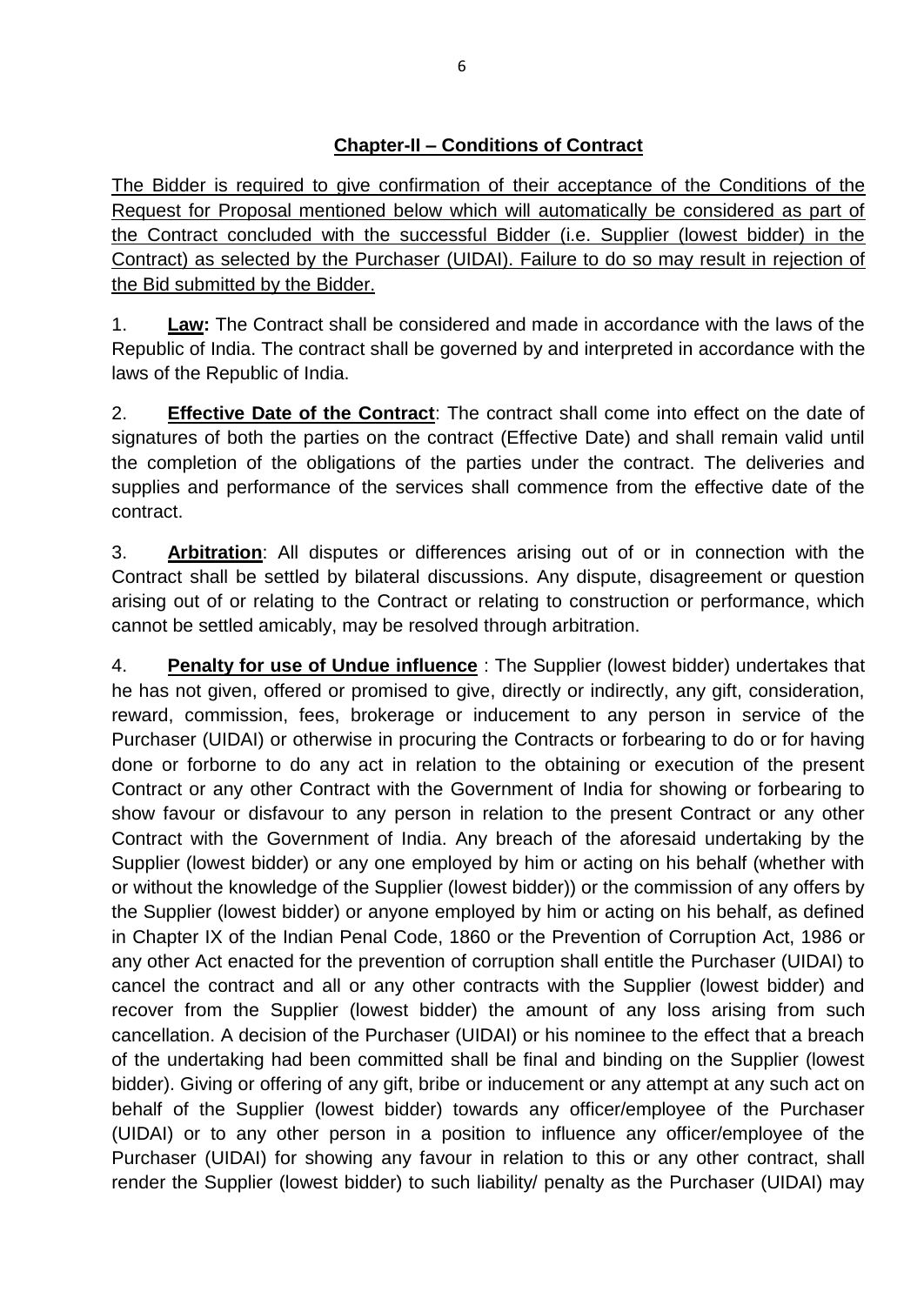deem proper, including but not limited to termination of the contract, imposition of penal damages, forfeiture of the Bank Guarantee and refund of the amounts paid by the Purchaser (UIDAI).

5. **Agents / Agency Commission** : The Supplier (lowest bidder) confirms and declares to the Purchaser (UIDAI) that the Supplier (lowest bidder) is the original manufacturer of the stores/provider of the services referred to in this Contract and has not engaged any individual or firm, whether Indian or foreign whatsoever, to intercede, facilitate or in any way to recommend to the Government of India or any of its functionaries, whether officially or unofficially, to the award of the contract to the Supplier (lowest bidder); nor has any amount been paid, promised or intended to be paid to any such individual or firm in respect of any such intercession, facilitation or recommendation. The Supplier (lowest bidder) agrees that if it is established at any time to the satisfaction of the Purchaser (UIDAI) that the present declaration is in any way incorrect or if at a later stage it is discovered by the Purchaser (UIDAI) that the Supplier (lowest bidder) has engaged any such individual/firm, and paid or intended to pay any amount, gift, reward, fees, commission or consideration to such person, party, firm or institution, whether before or after the signing of this contract, the Supplier (lowest bidder) will be liable to refund that amount to the Purchaser (UIDAI). The Supplier (lowest bidder) will also be debarred from entering into any supply Contract with the Government of India for a minimum period of five years. The Purchaser (UIDAI) will also have a right to consider cancellation of the Contract either wholly or in part, without any entitlement or compensation to the Supplier (lowest bidder) who shall in such an event be liable to refund all payments made by the Purchaser (UIDAI) in terms of the Contract along with interest at the rate of 2% per annum above LIBOR rate. The Purchaser (UIDAI) will also have the right to recover any such amount from any contracts concluded earlier with the Government of India.

6. **Access to Books of Accounts** : In case it is found to the satisfaction of the Purchaser (UIDAI) that the Supplier (lowest bidder) has engaged an Agent or paid commission or influenced any person to obtain the contract as described in clauses relating to Agents/Agency Commission and penalty for use of undue influence, the Supplier (lowest bidder), on a specific request of the Purchaser (UIDAI), shall provide necessary information/ inspection of the relevant financial documents/information.

7. **Non-disclosure of Contract documents** : Except with the written consent of the Purchaser (UIDAI)/ Supplier (lowest bidder), other party shall not disclose the contract or any provision, specification, plan, design, pattern, sample or information thereof to any third party.

8. **Liquidated Damages** : In the event of the Supplier (lowest bidder)'s failure to submit the Bonds, Guarantees and Documents, supply the stores/goods/services and conduct trials, installation of equipment, training, etc as specified in this contract, the Purchaser (UIDAI) may, at his discretion, withhold any payment until the completion of the contract. The PURCHASER (UIDAI) may also deduct from the SUPPLIER (LOWEST BIDDER) as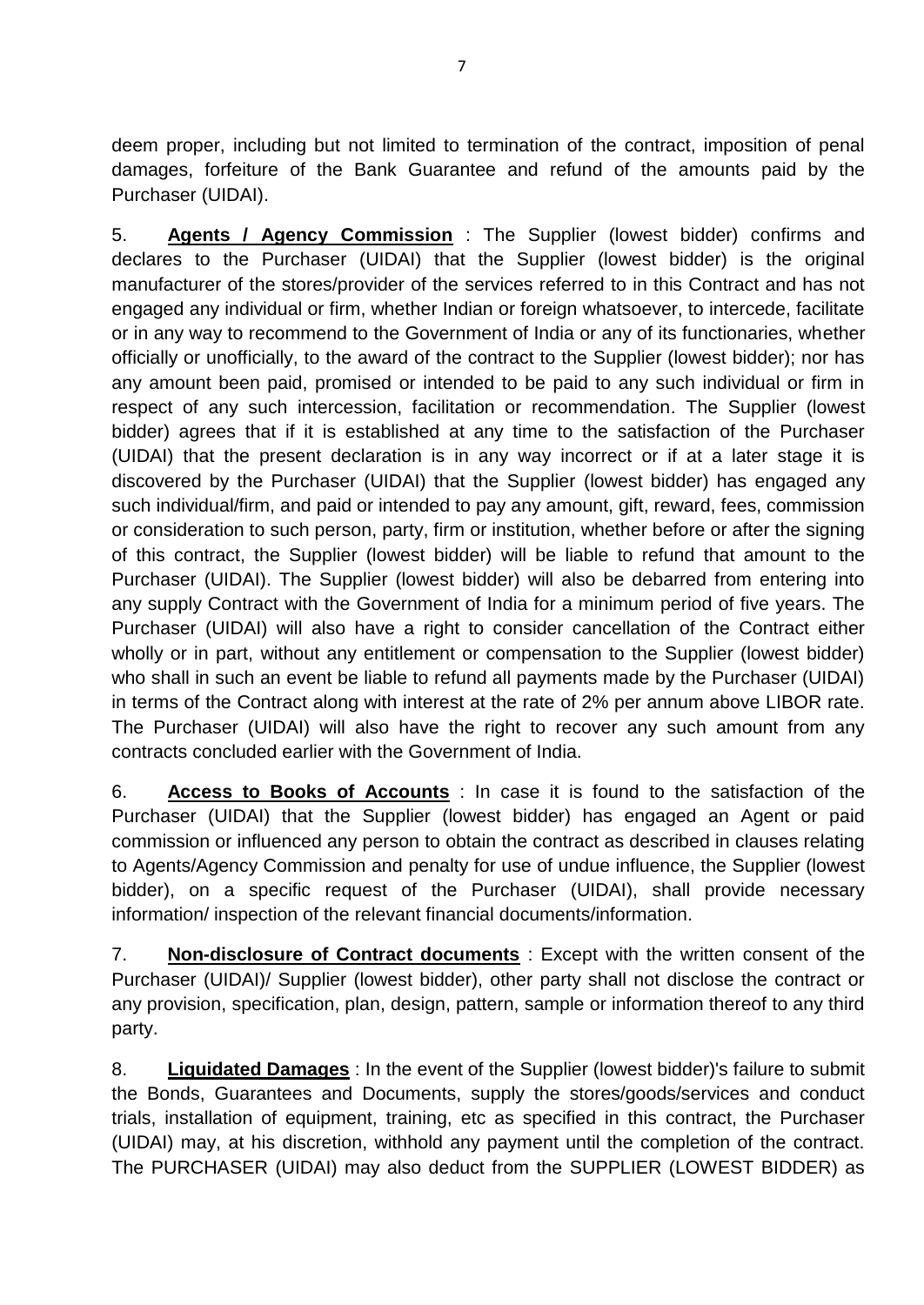agreed, liquidated damages to the sum of 0.5% of the contract price of the delayed/undelivered stores/services mentioned above for every week of delay or part of a week, subject to the maximum value of the Liquidated Damages being not higher than 10% of the value of delayed stores.

9. **Termination of Contract** : The Purchaser (UIDAI) shall have the right to terminate this Contract in part or in full in any of the following cases :-

(a) The delivery of the material/services is delayed for causes not attributable to Force Majeure for more than (**02** months) after the scheduled date of delivery.

(b) The Supplier (lowest bidder) is declared bankrupt or becomes insolvent.

(c) The delivery of material / services is delayed due to causes of Force Majeure by more than (**03** months) provided Force Majeure clause is included in contract.

(d) The Purchaser (UIDAI) has noticed that the Supplier (lowest bidder) has utilised the services of any Indian/Foreign agent in getting this contract and paid any commission to such individual/company etc.

(e) As per decision of the Arbitration Tribunal.

10. **Notices** : Any notice required or permitted by the contract shall be written in the English language and may be delivered personally or may be sent by FAX or registered pre-paid mail/airmail, addressed to the last known address of the party to whom it is sent.

11. **Transfer and Sub-letting** : The Supplier (lowest bidder) has no right to give, bargain, sell, assign or sublet or otherwise dispose of the Contract or any part thereof, as well as to give or to let a third party take benefit or advantage of the present Contract or any part thereof.

12. **Patents and other Industrial Property Rights** : The prices stated in the present Contract shall be deemed to include all amounts payable for the use of patents, copyrights, registered charges, trademarks and payments for any other industrial property rights. The Supplier (lowest bidder) shall indemnify the Purchaser (UIDAI) against all claims from a third party at any time on account of the infringement of any or all the rights mentioned in the previous paragraphs, whether such claims arise in respect of manufacture or use. The Supplier (lowest bidder) shall be responsible for the completion of the supplies including spares, tools, technical literature and training aggregates irrespective of the fact of infringement of the supplies, irrespective of the fact of infringement of any or all the rights mentioned above.

13) **Amendments** : No provision of present Contract shall be changed or modified in any way (including this provision) either in whole or in part except by an instrument in writing made after the date of this Contract and signed on behalf of both the parties and which expressly states to amend the present Contract.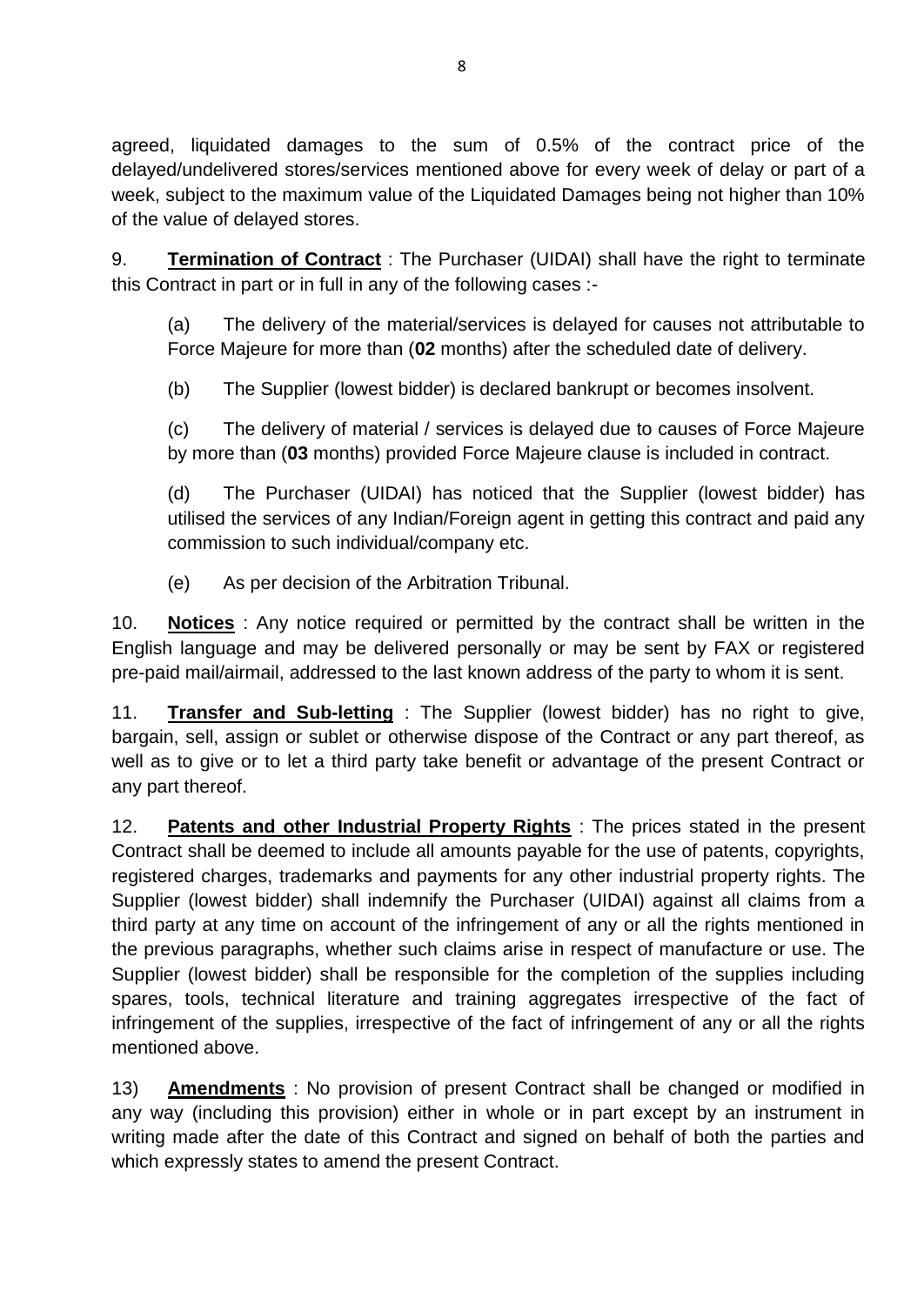## 14) **Taxes and Duties :**

(a) **The bidders are required to quote the prices on 'All Inclusive' basis i.e. the quoted prices shall be inclusive of all Govt. taxes & levies applicable, freight charges, insurance charges, packing charges, installation Charges etc.**  The rate and the nature of Tax applicable at the time of supply and included in the quoted prices should be shown separately. Taxes will be paid to the Supplier (lowest bidder) at the rate at which it is liable to be assessed or has actually been assessed provided the transaction of sale / services is legally liable to sales tax / service tax and the same is payable as per the terms of the contract.

(b). If a Bidder is exempted from payment of any duty/tax upto any value of supplies from them, he should clearly state that no such duty/tax will be charged by him up to the limit of exemption which he may have. If any concession is available in regard to rate/quantum of any Duty/tax, it should be brought out clearly. Stipulations like, the said duty/tax was presently not applicable but the same will be charged if it becomes leviable later on, will not be accepted unless in such cases it is clearly stated by a Bidder that such duty/tax will not be charged by him even if the same becomes applicable later on. In respect of the Bidders, who fail to comply with this requirement, their quoted prices shall be loaded with the quantum of such duty/tax which is normally applicable on the item in question for the purpose of comparing their prices with other Bidders.

(c). Any change in any duty/tax upward/downward as a result of any statutory variation in excise taking place within contract terms shall be allowed to the extent of actual quantum of such duty/tax paid by the supplier. Similarly, in case of downward revision in any duty/tax, the actual quantum of reduction of such duty/tax shall be reimbursed to the Purchaser (UIDAI) by the Supplier (lowest bidder). All such adjustments shall include all reliefs, exemptions, rebates, concession etc. if any obtained by the Supplier (lowest bidder).

15. **Performance Guarantee**: The bidder will be required to furnish a Performance Bank Guarantee by way of Bank Guarantee through a Public Sector Bank or a private sector bank authorised to conduct Government business (ICICI Bank Ltd., Axis Bank Ltd. or HDFC Bank Ltd.) for a sum equal to 10 % of the RC value within 30 days of signing of the contract valid for a period of 60 days beyond Rate Contract period.

16. **Option Clause**: - Not applicable

## 17. **Repeat Order Clause:** – Not applicable

18. **Tolerance clause** – To take care of any change in the requirement during the period starting from issue of TENDER ENQUIRY till placement of the contract, Purchaser (UIDAI) reserves the right to **50%** plus/minus increase or decrease the quantity of the required goods / services upto that limit without any change in the terms & conditions and prices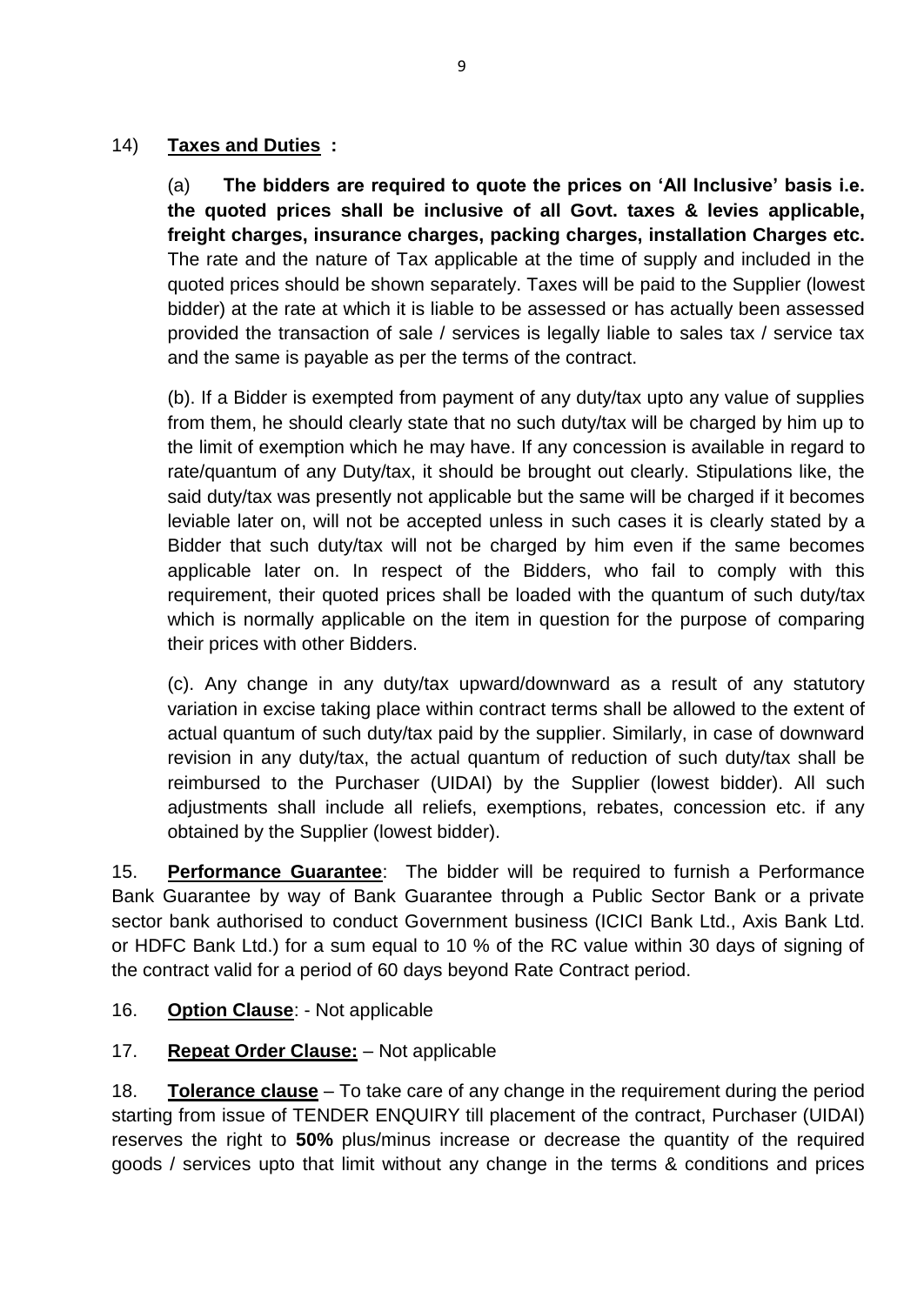quoted by the Supplier (lowest bidder). While awarding the contract, the quantity ordered will be increased or decreased by the Purchaser (UIDAI) within this tolerance limit.

19. **Payment Terms -** It will be mandatory for the successful Bidder to indicate its bank account number and other relevant e-payment details so that payments could be made through ECS/EFT mechanism instead of payment through cheques, wherever feasible. The payment will be made as per the following terms, on production of the requisite documents:

(a). Payment will be made on successful execution of each supply order issued against the Rate Contract.

(b) Amount of LD / Risk Expense etc., if any, will be deducted from the billing amount.

20. **Advance Payments**: No advance payment(s) will be made in any case whatsoever.

## 21. **Fall clause -**

(a). The price charged for the stores / services to be supplied under the contract by the Contractor shall in no event exceed the lowest prices at which the contractor sells the stores / services or offer to sell stores / services of identical description to any persons / Organisation including the purchaser or any department of the Central government or any Department of state government or any statutory undertaking the central or state government as the case may be during the period till performance of all supply Orders placed during the currency of the rate contract is completed.

(b). If at any time, during the said period the contractor reduces the sale price, sells or offer to sell such stores / services to any person / organisation including the purchaser or any Deptt, of central Govt. or any Department of the State Government or any Statutory undertaking of the Central or state Government as the case may be at a price lower than the price chargeable under the contract, the supplier forthwith notify such reduction or sale or offer of sale to the Director General of Supplies & Disposals and the price payable under the contract for the stores / services of such reduction of sale or offer of the sale shall stand correspondingly reduced. The above stipulation will, however, not apply to:--

i. Exports by the contractor.

ii. Sale of goods as original equipment at price lower than the prices charged for normal replacement.

iii. Sale of goods such as drugs which have expiry dates.

iv. Sale of goods / services at lower price on or after the date of completion of sale/placement of the order of goods / services by the authority concerned under the existing or previous contracts as also under any previous contracts entered into with the Central or State Govt. Depts, including their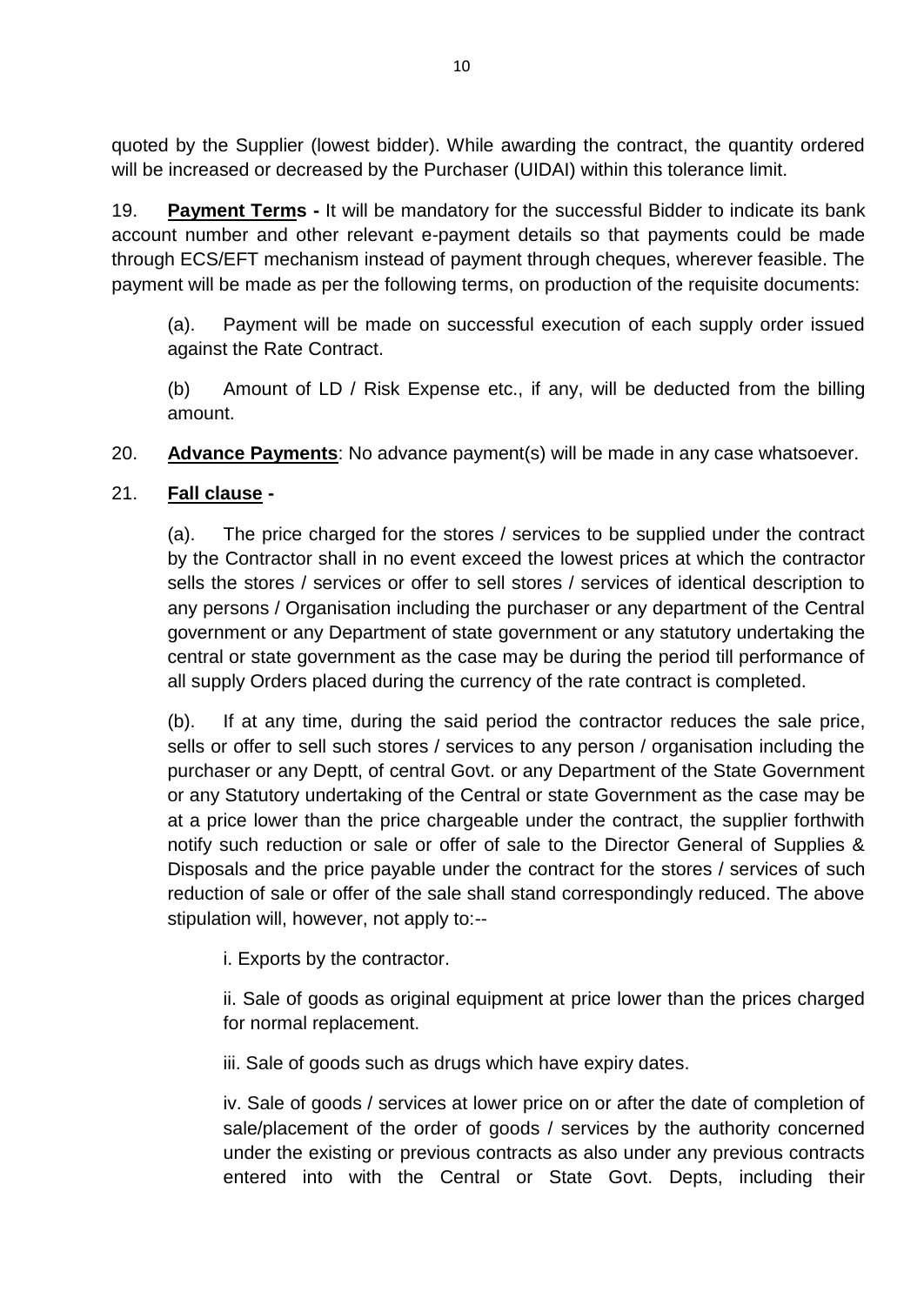undertakings excluding joint sector companies and/or private parties and bodies.

(c). The Supplier (lowest bidder) shall furnish the following certificate to the Paying Authority along with each bill for payment for supplies made against the contract – "We certify that there has been no reduction in sale price of the stores/ services of description identical to the stores / services supplied to the Government under the contract herein and such stores / services have not been offered/sold by me/us to any person/organisation including the purchaser or any department of Central Government or any Department of a state Government or any Statutory Undertaking of the Central or state Government as the case may be upto the date of bill/the date of completion of supplies against all supply orders placed during the currency of the contract at price lower than the price charged to the government under the contract except for quantity of stores / services categories under subclauses (a),(b) and (c) of sub-para (ii) above details of which are given below - ........".

#### 22. **Risk & Expense clause –**

(a). Should the stores / services or any instalment thereof not be delivered with the time or time specified in the contract documents, or if defective delivery is made in respect of the stores / services or any instalment thereof, the Purchaser (UIDAI) shall, after granting the Supplier (lowest bidder) 45 days to cure the breach, be at liberty, without prejudice to the right to recover liquidated damages as a remedy for breach of contract, declare the contract as cancelled either wholly or to the extent of such default.

(b). Should the stores / services or any installment thereof not perform in accordance with the specifications / parameters provided by the SUPPLIER (LOWEST BIDDER) during the check proof tests to be done in the PURCHASER (UIDAI)'s country, the PURCHASER (UIDAI) shall be at liberty, without prejudice to any other remedies for breach of contract, to cancel the contract wholly or to the extent of such default.

(c). In case of a material breach that was not remedied within 45 days, the PURCHASER (UIDAI) shall, having given the right of first refusal to the SUPPLIER (LOWEST BIDDER) be at liberty to purchase, manufacture, or procure from any other source as he thinks fit, other stores / services of the same or similar description to make good:-

#### i. Such default.

ii. In the event of the contract being wholly determined the balance of the stores / services remaining to be delivered thereunder.

(d). Any excess of the purchase price, cost of manufacturer, or value of any stores procured from any other supplier as the case may be, over the contract price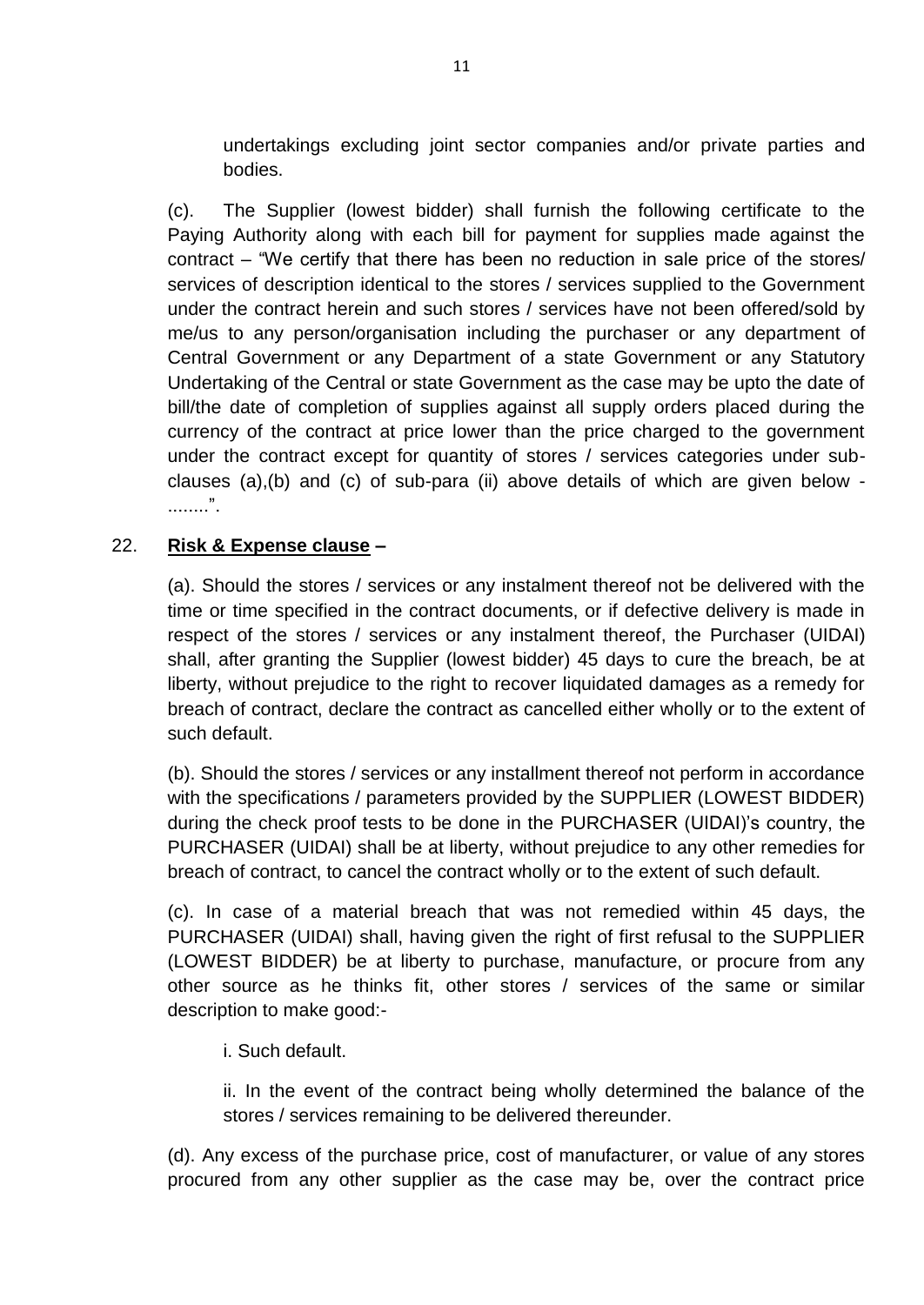appropriate to such default or balance shall be recoverable from the SUPPLIER (LOWEST BIDDER). Such recoveries shall not exceed **10%** of the value of the contract."

23. **Force Majeure**: Should any Force Majeure circumstances arise, each of the contracting party shall be excused for the non-fulfilment or for the delayed fulfilment of any of its contractual obligations, if the affected party within (**30 days**) of its occurrence informs the other party in writing. Force Majeure shall mean fires, floods, natural disasters or other acts, that are unanticipated or unforeseeable, and not brought about at the instance of the party claiming to be affected by such event, or which, if anticipated or foreseeable, could not be avoided or provided for, and which has caused the non-performance or delay in performance, such as war, turmoil, strikes, sabotage, explosions, quarantine restriction beyond the control of either party. A party claiming Force Majeure shall exercise reasonable diligence to seek to overcome the Force Majeure event and to mitigate the effects thereof on the performance of its obligations under this contract.

24. **Specification**: The Supplier (lowest bidder) guarantees to meet the specifications as per Part-II of this contract. In case of items where make/model has been specified, the Supplier (lowest bidder) shall offer items of same make/model. However, in case of non availability of same make/model, optional make/model of equal/higher specification may be quoted. Acceptance of the same will be subject to approval of the competent authority.

25. **OEM Certificate**: In case the Bidder is not the OEM, the agreement certificate with the OEM for sourcing the equipments shall be mandatory to be submitted alongwith the Technical Bid.

26. **Claims**: The following Claims clause will form part of the contract placed on successful Bidder –

a. The claims may be presented either: (a) on quantity of the stores, where the quantity does not correspond to the quantity shown in the Packing List/Insufficiency in packing, or (b) on quality of the stores, where quality does not correspond to the quality mentioned in the contract.

b. The quantity claims for deficiency of quantity shall be presented within 45 days of completion of JRI and acceptance of goods.

c. The quality claims for defects or deficiencies in quality noticed during the JRI shall be presented within 45 days of completion of JRI and acceptance of goods. Quality claims shall be presented for defects or deficiencies in quality noticed during warranty period earliest but not later than 45 days after expiry of the guarantee period.

d. The description and quantity of the stores are to be furnished to the Supplier (lowest bidder) along with concrete reasons for making the claims. Copies of all the justifying documents shall be enclosed to the presented claim. The Supplier (lowest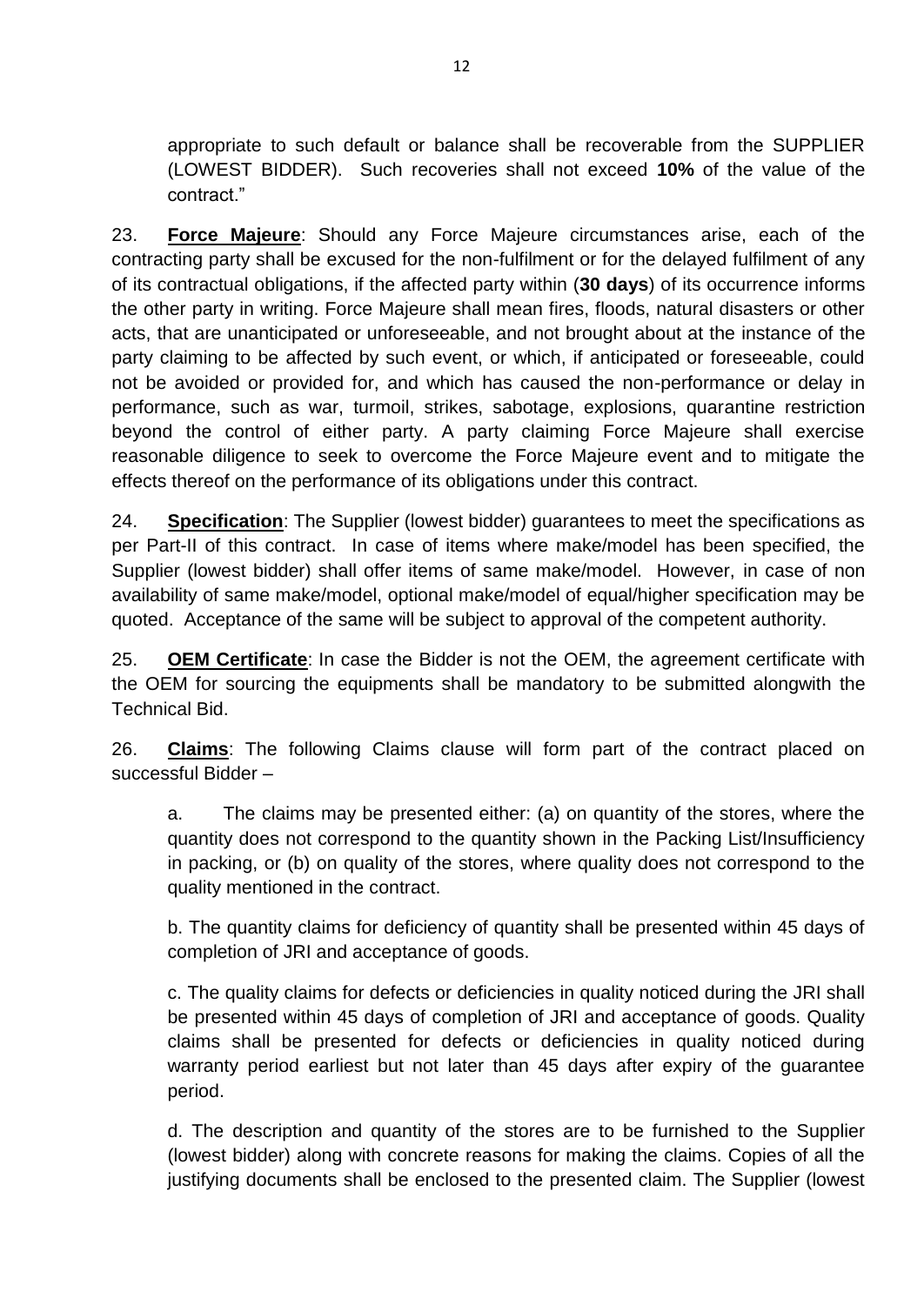bidder) will settle the claims within 45 days from the date of the receipt of the claim at the Supplier (lowest bidder)'s office, subject to acceptance of the claim by the Supplier (lowest bidder). In case no response is received during this period the claim will be deemed to have been accepted.

e. The Supplier (lowest bidder) shall collect the defective or rejected goods from the location nominated by the Purchaser (UIDAI) and deliver the repaired or replaced goods at the same location under Supplier (lowest bidder)'s arrangement.

f. Claims may also be settled by reduction of cost of goods under claim from bonds submitted by the Supplier (lowest bidder) or payment of claim amount by Supplier (lowest bidder) through demand draft drawn on an Indian Bank, in favour of Principal Controller/Controller of Defence Accounts concerned.

g. The quality claims will be raised solely by the Purchaser (UIDAI) and without any certification/countersignature by the Supplier (lowest bidder)'s representative stationed in India.

27. **Quality**: The quality of the stores delivered according to the present Contract shall correspond to the technical conditions and standards valid for the deliveries of the same stores for in Supplier (lowest bidder)'s country or specifications enumerated as per TENDER ENQUIRY and shall also include therein modification to the stores suggested by the Purchaser (UIDAI). Such modifications will be mutually agreed to. Supplier (lowest bidder) confirms that the stores to be supplied under this Contract shall be new i.e. not manufactured before (Year of Contract), and shall incorporate all the latest improvements and modifications thereto and spares of improved and modified equipment are backward integrated and interchangeable with same equipment supplied by the Supplier (lowest bidder) in the past if any. The Supplier (lowest bidder) shall supply an interchangeability certificate along with the changed part numbers wherein it should be mentioned that item would provide as much life as the original item.

28. **Inspection Authority**: The inspection will be carried out by DOA (Store). The mode of Inspection will be Departmental Inspection/User Inspection/Joint Inspection/Selfcertification.

29. **Warranty** : The following Warranty will form part of the contract placed on successful Bidder -

> i. The Supplier (lowest bidder) warrants that the goods supplied under the contract conform to technical specifications prescribed and shall perform according to the said technical specifications.

> ii. The Supplier (lowest bidder) warrants for a period of **36 months onsite warranty.** from the date of acceptance of stores by Joint Receipt Inspection.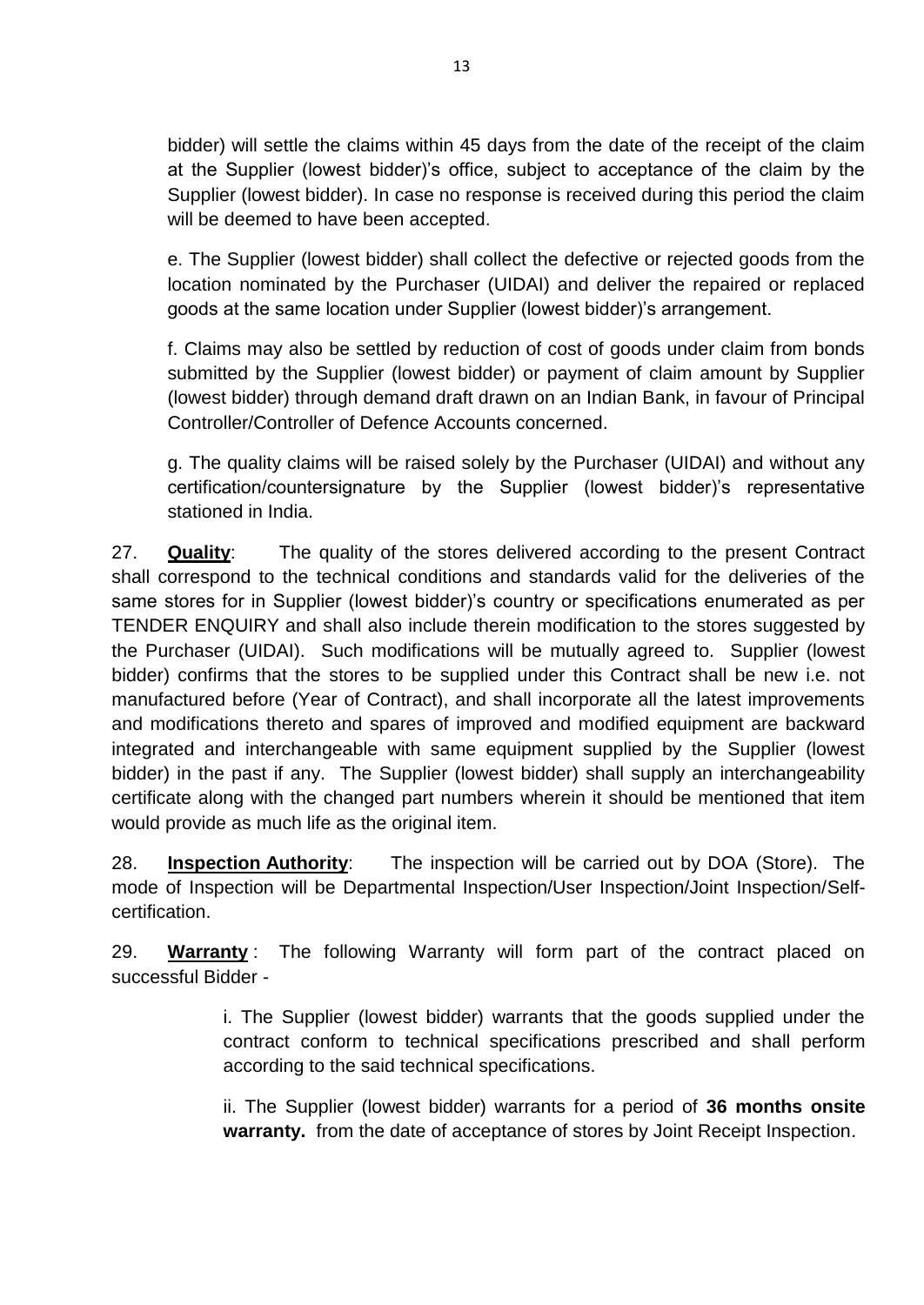**1. Schedule of Requirements** – Detailed SOR of the items to be included in the proposed Rate Contract are listed in **Appendix-'A'** to this tender enquiry. Description / specifications of the required Lap-Tops alongwith the Estimated Consumption are indicated therein.

2. **Scope of Rate Contract**. The proposed Rate Contract will be an agreement between the Purchaser and Supplier (lowest bidder) to supply the items included in this tender at specified prices, terms & conditions during the period of the contract. Rate Contract will be in the nature of a standing offer and neither any quantity nor any anticipated requirement is guaranteed. As the Rate Contract is a standing offer, either party Purchaser/Supplier (lowest bidder) can revoke it at any time after giving a reasonable notice (at least 30 days in advance) and opportunity. However, once a supply order is placed to the Supplier (lowest bidder) for supply of a definite quantity in terms of the rate contract during the validity period of the rate contract, supply order becomes valid and binding contract and the Supplier (lowest bidder) will be bound to supply the ordered quantity.

3. **Delivery Period** – The successful bidder / contractor will require to sign an agreement with the Purchaser (UIDAI) within 05 days from the date of written intimation to this effect. Supply order will be issued against the contract agreement for procurement of contracted items on as required basis. Delivery period for supply of items will be mentioned separately in each supply order which would normally be 02 weeks from the date of issue of supply order or as mutually agreed upon by the Supplier (lowest bidder) and Purchaser (UIDAI). Please note that Contract can be cancelled unilaterally by the Purchaser (UIDAI) in case contracted items are not received within the contracted delivery period. Extension of contracted delivery period will be at the sole discretion of the Purchaser (UIDAI), with applicability of LD clause. Non-execution of supply order by stipulated time frame will render liable to forfeiture of Performance Guarantee of the bidder awarded the Rate Contract.

4. **Consignee details** – UIDAI HQ, Planning Commission, Tower-1, 2nd Floor, Jeevan Bharti Building, Connaught Place, New Delhi-110 001.

5. **Contract Operating Authority**. Once the Rate Contract is finalized, the same will be operated by UIDAI HQ, Administration Division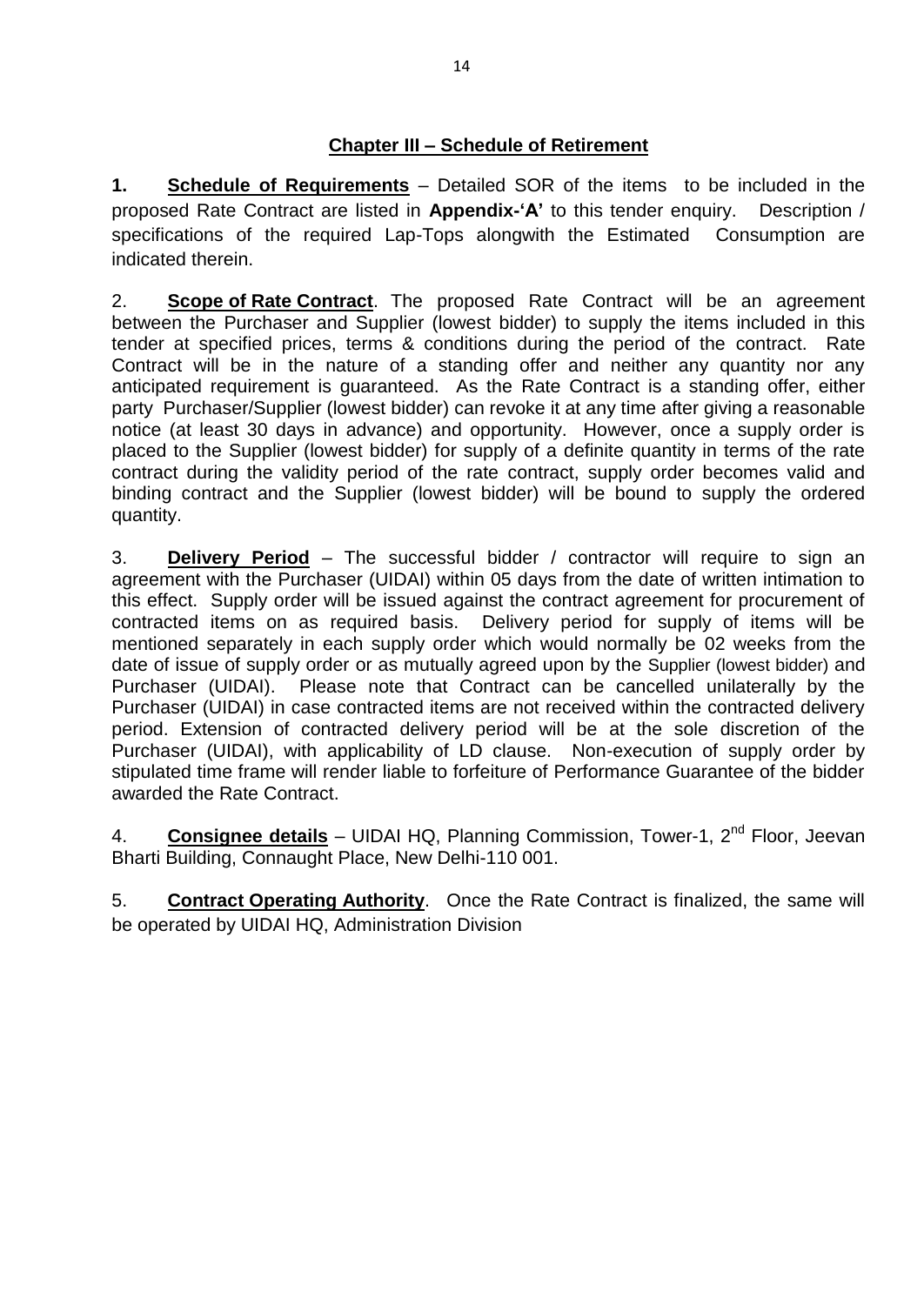#### **Chapter- IV – Specifications and Allied Technical Details**

#### **1. Technical Details:**

(a) Specifications of the Lap-Tops to be included in the Rate Contract are given in **Appendix-'A'** to this tender enquiry. The items offered by the bidders shall conform to these specifications failing which such tenders will be technically rejected.

(b) Installation / commissioning of items, wherever applicable, shall be taken by the successful bidder (Contractor) free of cost.

**2. Eligibility Criteria:** The firm fulfilling the following eligibility criterions will considered for opening of their Financial-Bids:-

(a) The bidder may be an Indian firm, a partnership firm or a proprietary firm with 2 years experience. The requisite deed of formation/association/registration etc. should be submitted in support to establish legal entity/credentials of the bidders.

(b) Average annual financial turnover during the last three years, ending  $31<sup>st</sup>$  Mar of the previous financial year from the date of opening of technical-bid, should not be less than **Rs. 50 Lakhs**. Documentary evidence to this effect duly attested should be submitted alongwith the technical bid.

(c) The firm must have successfully executed Rate Contract / Supply Orders of Lap-Tops/Desktops PC / Similar Items as included in this Rate Contract to Govt. organisations with consolidated value of the Rate Contract / Supply Orders not less than **Rs 25 Lakhs** in any of the last three financial years.

(d) As documentary evidence of the eligibility criteria mentioned in sub para (b) above, copies of Rate Contracts / supply orders alongwith satisfactory contract / order execution report(s) issued by the concerned organization should be enclosed by the bidder with the Technical-Bid.

(e) Bidder must have valid VAT / Sales Tax Registration Certificate. A copy of the certificate alongwith receipt of the last premium paid should be enclosed with the Technical-Bid.

(f) Bidder must possess valid PAN Card. A copy of the same should be enclosed with the Technical-Bid.

(g) **OEM Certificate**: In case the Bidder is not the OEM, the agreement certificate with the OEM for sourcing the equipments shall be mandatory.

3. **Two-Bid System** – The quotation must be submitted by the bidder under two-bid system i.e. Technical-Bid and Financial Bid to be submitted in separate sealed covers as per formats at **Appendix-'B'** and **Appendix-'C'**. The Technical Bid and Financial Bid both enclosed in separate sealed covers should be put together in a bigger sealed cover duly sealed superscribing as "Tender for Procurement of Lap-Tops for UIDAI HQ" and should be addressed to Deputy Director(Admin), UIDAI HQ., New Delhi. Bidders are also required to furnish clause by clause compliance of specifications bringing out clearly the deviations from specification, if any.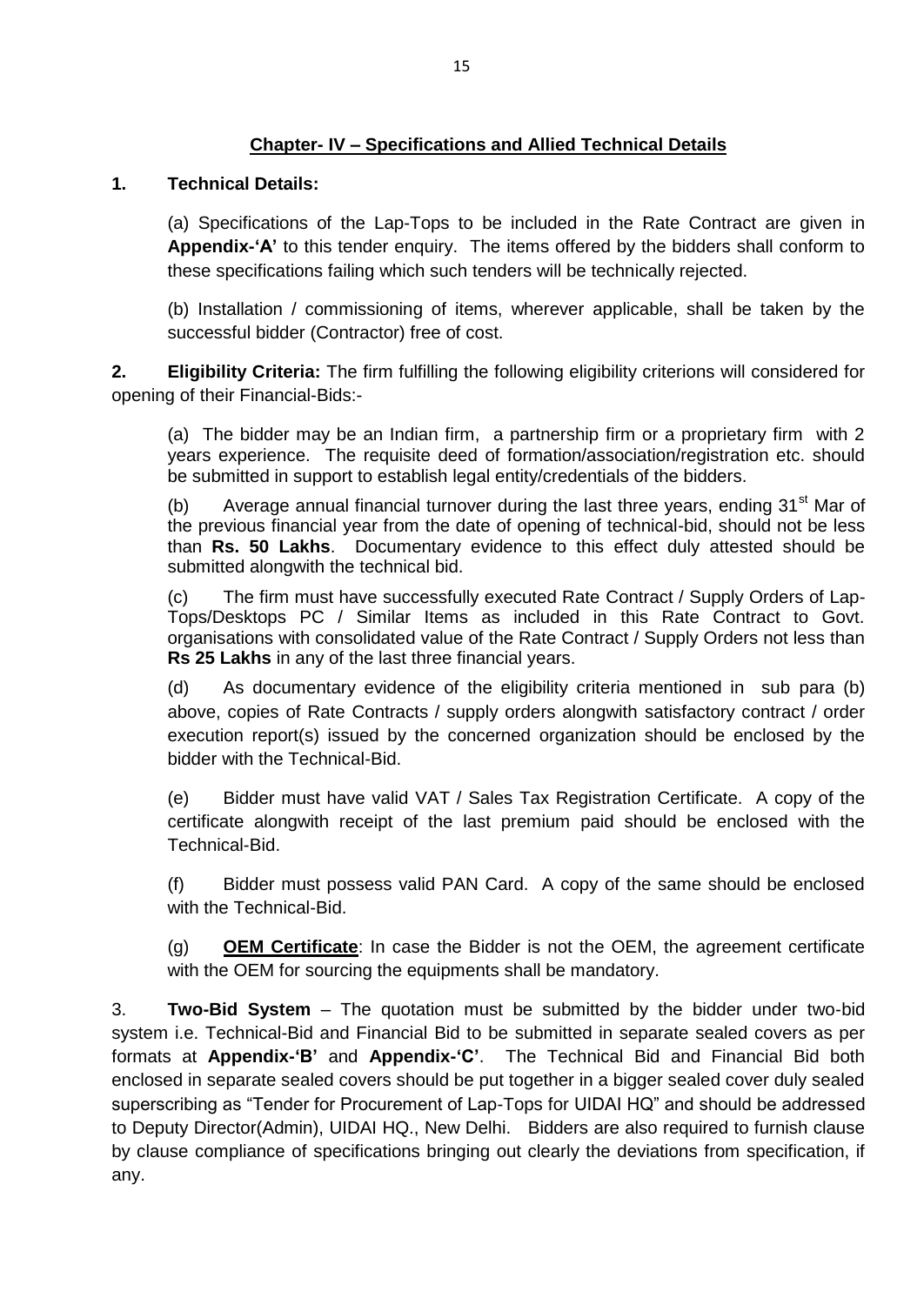#### **Chapter- V – Price Schedule**

1. **Evaluation Criteria -** The broad guidelines for evaluation of Bids/Quotations will be as follows:

(a). Only those Bids will be evaluated which are found to be fulfilling all the eligibility and qualifying requirements of the TENDER ENQUIRY, both technically and commercially.

(b). In respect of Two-Bid system, the technical Bids forwarded by the Bidders will be evaluated by the Purchaser (UIDAI) with reference to the technical characteristics of the equipment/items and terms & conditions as mentioned in the TENDER ENQUIRY. The compliance of Technical Bids would be determined on the basis of the parameters specified in the TENDER ENQUIRY (**Appendix-'B'** also refers). The Price Bids of only those Bidders will be opened whose Technical Bids would clear the technical evaluation.

(c). **The Lowest Bid will be decided upon the lowest price quoted by the particular Bidder as per the Price Format given at Appendix-'C' to this tender enquiry**. Only one rate shall be quoted against each item in Financial Bid and items make / model / brief description/ specification shall also be indicated. Overwriting of prices should be avoided and in case any correction is done, the same must be countersigned.

The consideration of taxes and duties in evaluation process will be as follows:

i. All taxes and duties (including those for which exemption certificates are issued) quoted by the Bidders will be considered. The ultimate cost to the Purchaser (UIDAI) would be the deciding factor for ranking of Bids. **Bidders are required to quote all inclusive rates for the items included in the proposed Rate Contract.** The quoted rates, once accepted, shall remain valid till completion of Rate Contract.

(d). If there is a discrepancy between the unit price and the total price that is obtained by multiplying the unit price and quantity, the unit price will prevail and the total price will be corrected. If there is a discrepancy between words and figures, the amount in words will prevail for calculation of price.

(e). The Lowest Acceptable Bid will be considered further for placement of contract / Supply Order after complete clarification and price negotiations as decided by the Purchaser (UIDAI). **The Purchaser (UIDAI) will have the right to award contracts to different Bidders for being lowest in particular items**. The Purchaser (UIDAI) also reserves the right to do Apportionment of Quantity, if it is convinced that Lowest Bidder is not in a position to supply full quantity in stipulated time.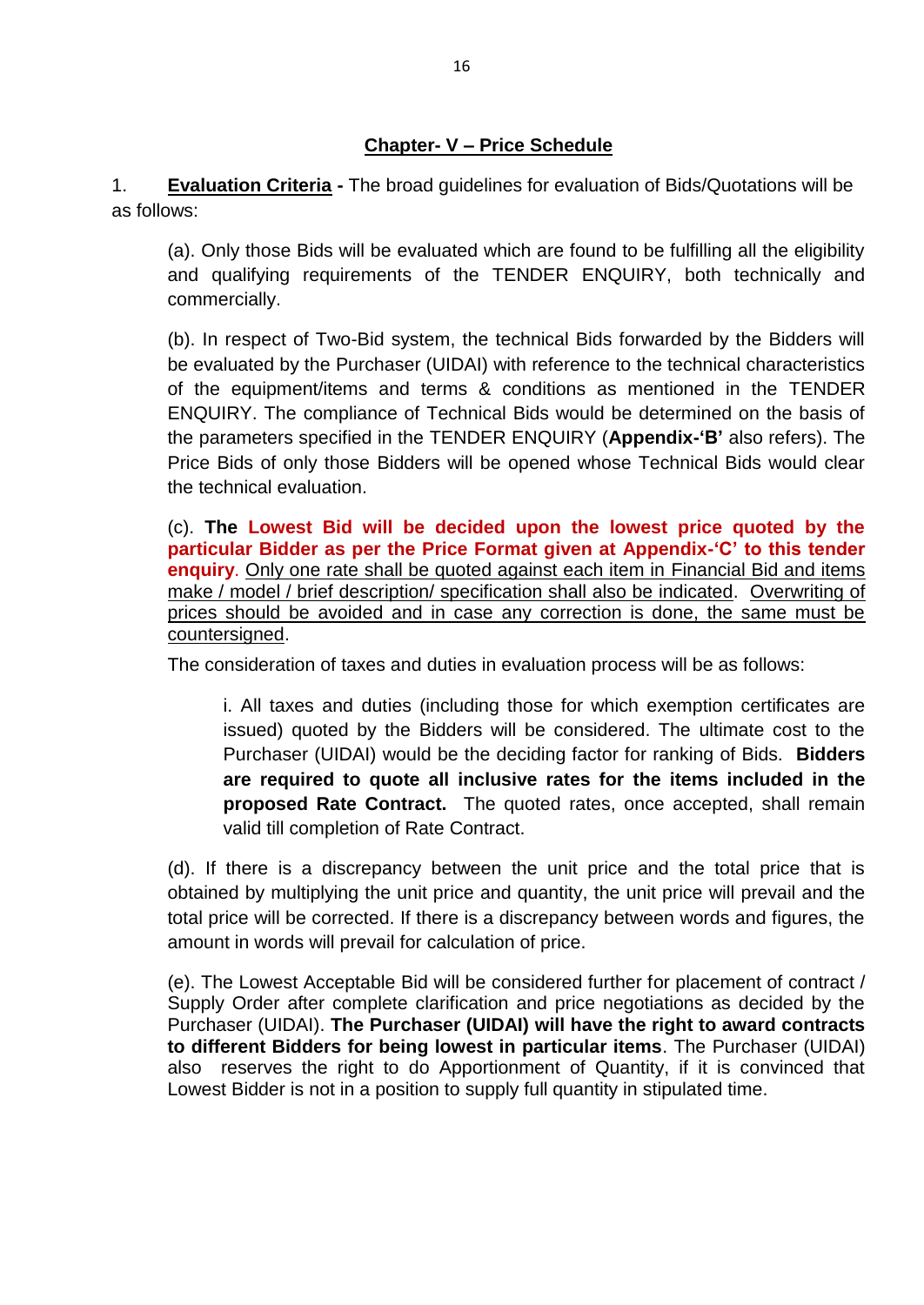#### **Appendix 'A'**

#### **DETAILS OF LAPTOPS WITH DESCRIPTION/SPECIFICATION BE INCLUDED IN RATE CONTRACT**

| SNo. |                           | Description of Item and Specification                                                                                                                                                                                                       | Make / Model      | Proposed<br>Qty for RC |  |  |
|------|---------------------------|---------------------------------------------------------------------------------------------------------------------------------------------------------------------------------------------------------------------------------------------|-------------------|------------------------|--|--|
| 01   | Lap-Tops                  |                                                                                                                                                                                                                                             | DELL / HP / HCL / | 25 Nos.                |  |  |
|      | Processor                 | 3 <sup>rd</sup> Generation Intel ® Core i5<br>Processor 2.40 GHz with Turbo<br>Boost up to 3.00 Ghz or more                                                                                                                                 | LENOVO / WIPRO    |                        |  |  |
|      | Operating<br>System       | Genuine Windows ® 8<br>Professional                                                                                                                                                                                                         |                   |                        |  |  |
|      | Memory                    | 4GB 1 (4GB x 1) DDR3 or more                                                                                                                                                                                                                |                   |                        |  |  |
|      | Chipset                   | Mobile Intel ® 6 Series Express<br>Chipset (HM65 or 67)                                                                                                                                                                                     |                   |                        |  |  |
|      | Video Card                | Graphic Controller with minimum<br>1GB or more                                                                                                                                                                                              |                   |                        |  |  |
|      | Display                   | 1.5.6 (39.6 cm) HD WLED True-<br>Life (1366 x 768)                                                                                                                                                                                          |                   |                        |  |  |
|      | Audio and                 | Premium Sound, Built-in-                                                                                                                                                                                                                    |                   |                        |  |  |
|      | <b>Speakers</b>           | Microphone                                                                                                                                                                                                                                  |                   |                        |  |  |
|      | <b>Hard Drive</b>         | 500GB (5400 RPM) or more                                                                                                                                                                                                                    |                   |                        |  |  |
|      | <b>Optical Drive</b>      | Internal Tray-Load DVD +/RW                                                                                                                                                                                                                 |                   |                        |  |  |
|      | Power                     | 6-cell 48 WHr Li-ion Battery                                                                                                                                                                                                                |                   |                        |  |  |
|      | Camera                    | 1.0 MP Integrated or more                                                                                                                                                                                                                   |                   |                        |  |  |
|      | <b>Wireless</b>           |                                                                                                                                                                                                                                             |                   |                        |  |  |
|      | Wi-Fi                     | Intel ® Centrino ® Wireless-N 1030                                                                                                                                                                                                          |                   |                        |  |  |
|      | Options                   | (1x2 bgn + Bluetooth)                                                                                                                                                                                                                       |                   |                        |  |  |
|      | Ports, Slots<br>& Chassis |                                                                                                                                                                                                                                             |                   |                        |  |  |
|      | Externally<br>Accessible  | USB 3.0, USB 2.0, USB 2.0 with E-<br><b>SATA &amp; Power Share HDMI</b><br>V1.4Port, VGA Port, Integrated<br>Network Connector 10/100, LAN<br>(RJ45), AC Adapter Connector,<br>Audio Jacks (1-line out, 1 Mic-in),<br>Built in Card Reader. |                   |                        |  |  |
|      | <b>Misc</b>               | All Necessary Plug-ns/utilities and<br>driver software including bundled in<br>CD/DVD Media.                                                                                                                                                |                   |                        |  |  |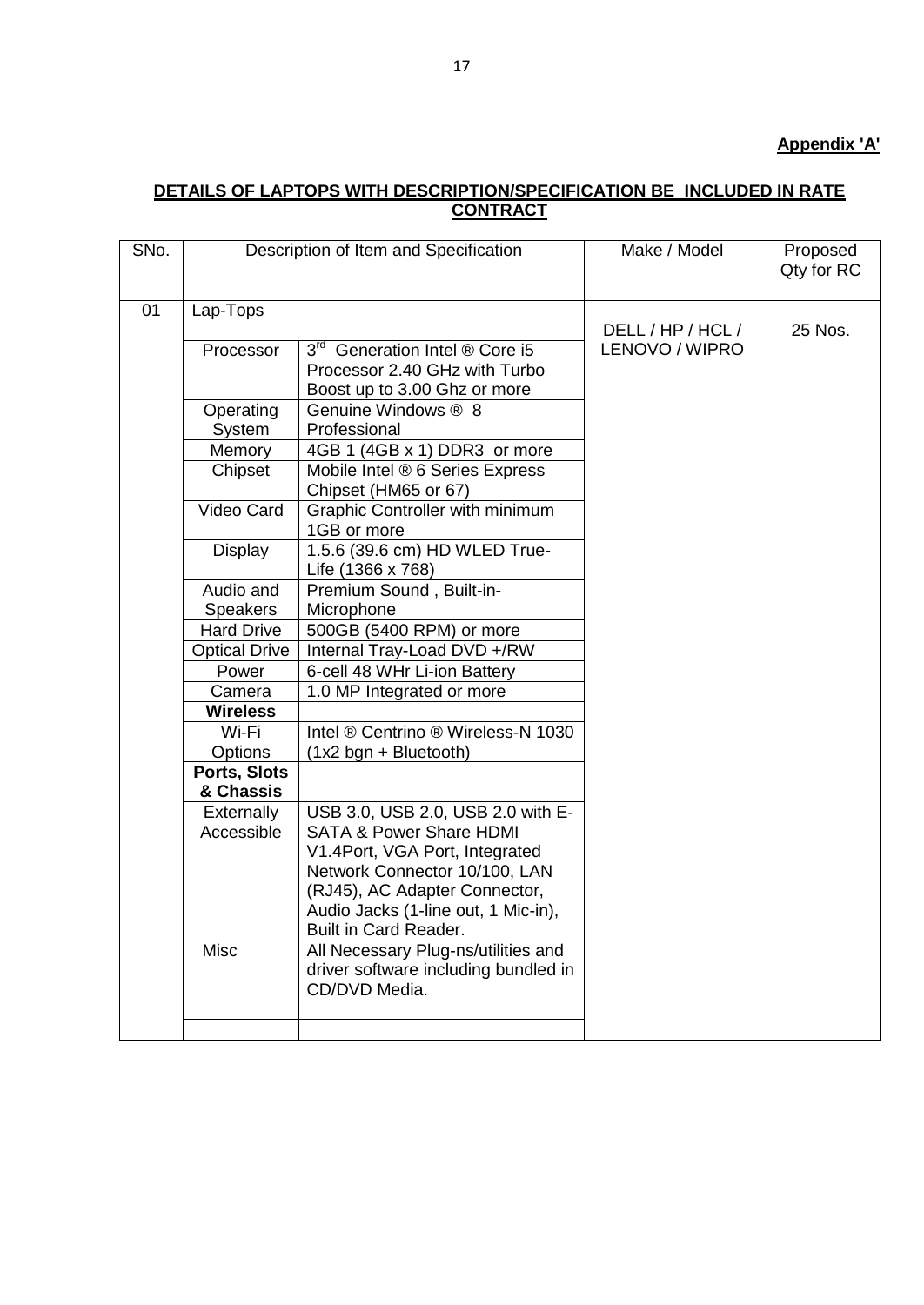## **Appendix-'B'**

## **Refer para -3 of Part-II and Para 1(c) of Part-V of the Tender Enquiry**

# **FORMAT FOR SUBMISSION OF TECHNICAL BID**

| Srl.           | <b>Tendered Parameters /</b><br><b>Eligibility Criteria</b>                                                                                                                                                                                                                                                                                                 | <b>Details to</b><br>be<br>furnished<br>by the<br>tenderer | <b>Documentary Evidence</b><br>required to be attached                                                                                                                                                                                                                                            | <b>Compliance</b><br>by the<br>tenderer<br>(Yes / No) |
|----------------|-------------------------------------------------------------------------------------------------------------------------------------------------------------------------------------------------------------------------------------------------------------------------------------------------------------------------------------------------------------|------------------------------------------------------------|---------------------------------------------------------------------------------------------------------------------------------------------------------------------------------------------------------------------------------------------------------------------------------------------------|-------------------------------------------------------|
|                |                                                                                                                                                                                                                                                                                                                                                             |                                                            |                                                                                                                                                                                                                                                                                                   |                                                       |
| 1.             | The bidder may be an Indian<br>firm, a partnership firm or a<br>proprietary firm with 2 years<br>experience in the relevant<br>field.                                                                                                                                                                                                                       |                                                            | The requisite deed of<br>formation/association/re<br>gistration etc. should be<br>submitted in support.                                                                                                                                                                                           |                                                       |
| $\overline{2}$ | financial<br>annual<br>Average<br>turnover during the last three<br>years, ending 31 <sup>st</sup> Mar of the<br>previous financial year from<br>the date of opening of<br>technical-bid, should not be<br>less than Rs. 50 Lakhs.                                                                                                                          |                                                            | Documentary evidence<br>effect<br>this<br>to<br>duly<br>attested<br>should<br>be<br>submitted alongwith the<br>technical bid.                                                                                                                                                                     |                                                       |
| 3.             | <b>The</b><br>firm<br>must<br>have<br>successfully executed Rate<br>Contract / Supply Orders of<br>Consumable / Similar Items<br>as included in this<br>Rate<br>Contract<br>Govt.<br>to<br>Organisations<br>with<br>consolidated value of the<br>Rate Contract / Supply Order<br>not less than Rs. 25 Lakhs in<br>any of the last three financial<br>years. |                                                            | documentary<br>As<br>evidence of the eligibility<br>criteria<br>mentioned<br>at<br>serial 2, copies of Rate<br>Contracts / supply orders<br>alongwith<br>satisfactory<br>contract<br>order<br>$\prime$<br>report(s)<br>execution<br>issued by the concerned<br>organization should be<br>enclosed |                                                       |
| 3.             | Bidder must have valid VAT /<br>Tax<br><b>Sales</b><br>Registration<br>Certificate.                                                                                                                                                                                                                                                                         |                                                            | A copy of the certificate<br>alongwith receipt of last<br>premium paid should be<br>enclosed.                                                                                                                                                                                                     |                                                       |
| 4.             | Bidder must possess valid<br>PAN Card. A copy of the<br>same should be enclosed                                                                                                                                                                                                                                                                             |                                                            | A copy of the PAN Card<br>should be enclosed.                                                                                                                                                                                                                                                     |                                                       |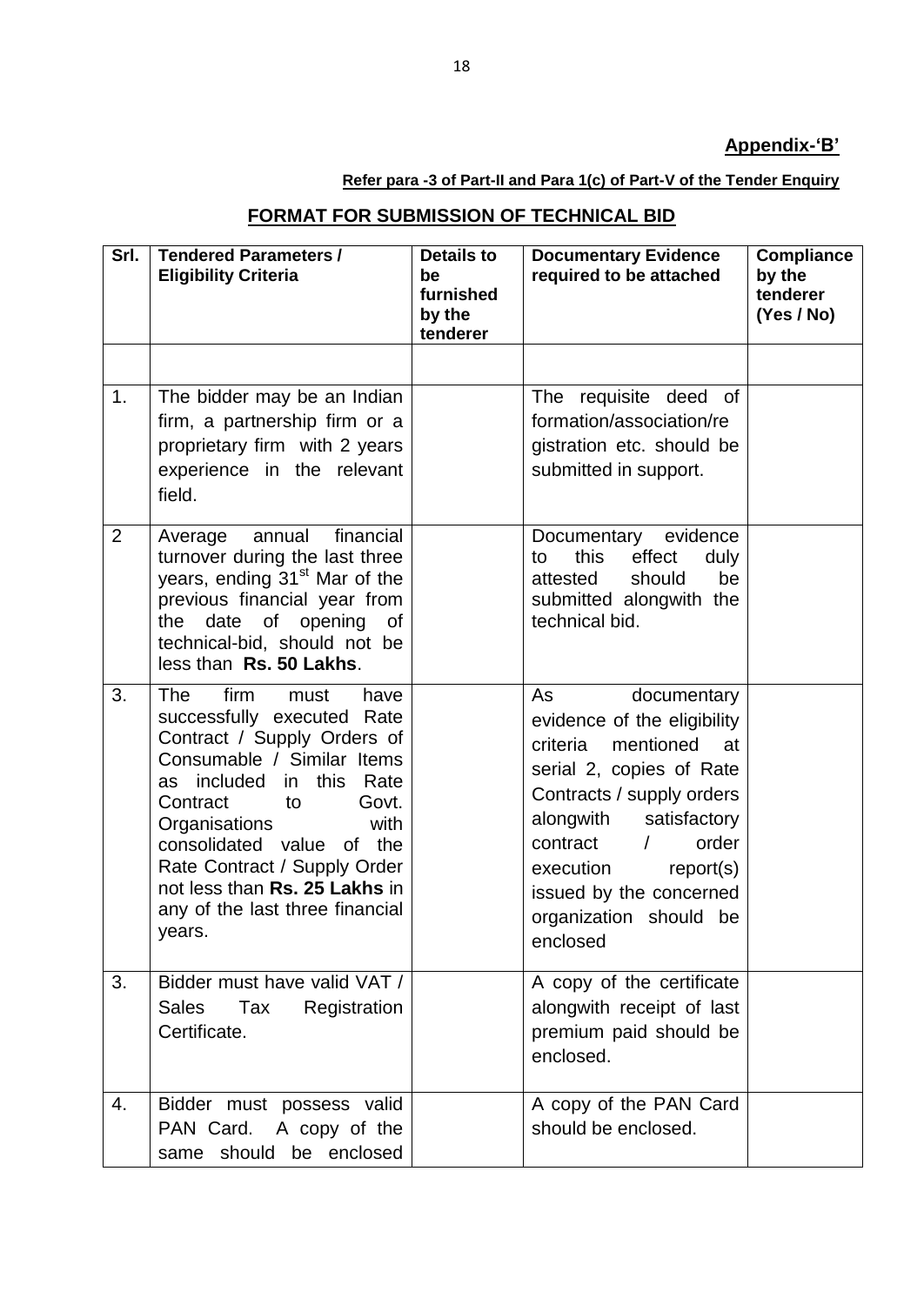|    | with the Technical-Bid.                                           |                                                        |  |
|----|-------------------------------------------------------------------|--------------------------------------------------------|--|
| 5. | Details of :-                                                     |                                                        |  |
|    | (a) Tender Fee<br>$(b)$ EMD                                       |                                                        |  |
| 6. | Compliance to the Schedule<br>of Requirement.                     | <b>YES/NO</b>                                          |  |
| 7. | Acceptance of All Terms &<br>Conditions of the Tender<br>Enquiry. | YES/NO                                                 |  |
| 8  | <b>OEM Certificate</b>                                            | <b>OEM</b><br>Authorisation<br>$\prime$<br>Certificate |  |
| 9. | Acceptance of All Terms &<br>Conditions of the Tender<br>Enquiry. | N/A                                                    |  |

## **Undertaking:-**

It is certified that our Firm has not been blacklisted by any Govt. organization in the past.

Office seal

Place:

Dated: Case Contract Contract Contract Contract Contract Contract Contract Contract Contract Contract Contract Contract Contract Contract Contract Contract Contract Contract Contract Contract Contract Contract Contract Con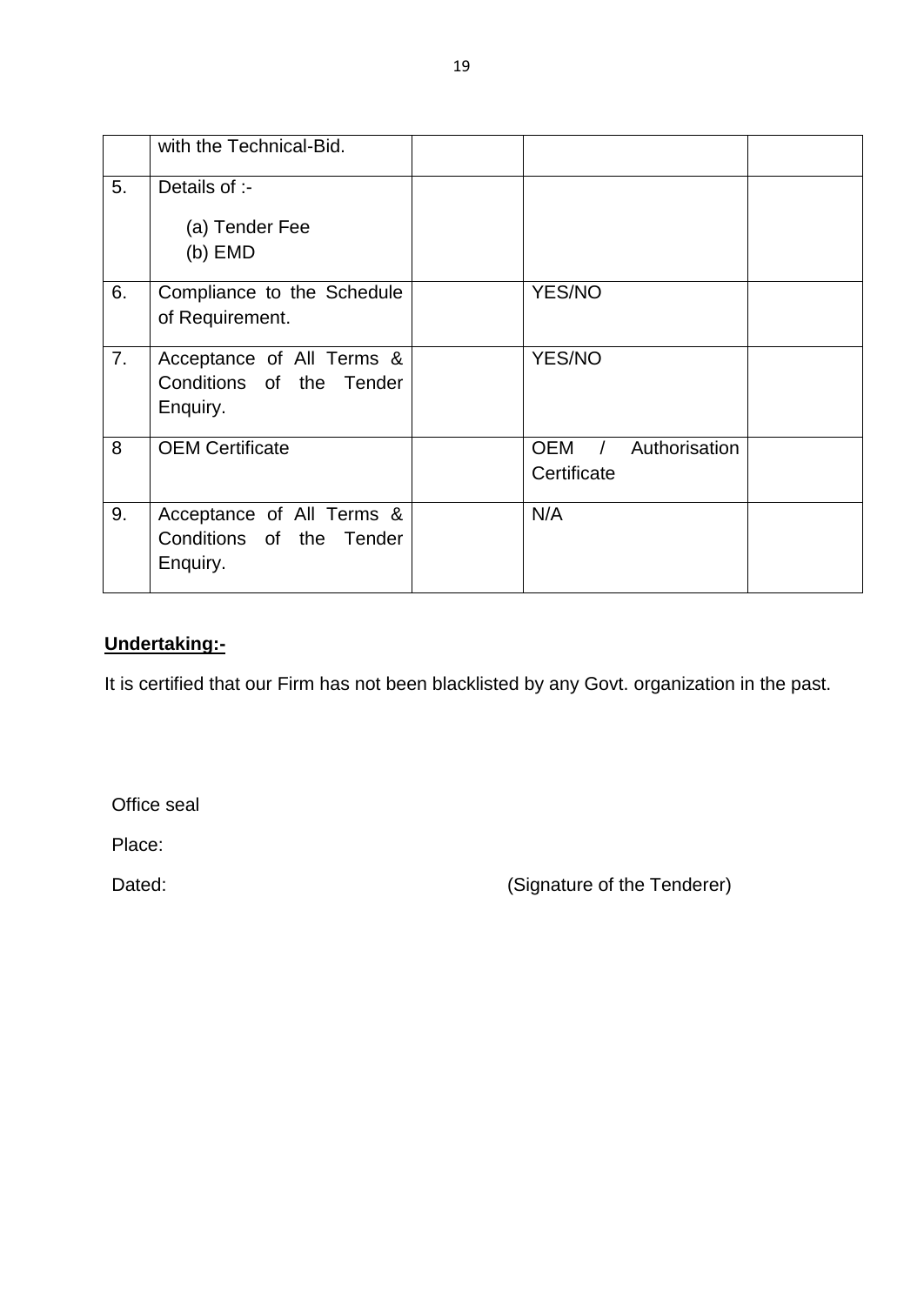# **FORMAT FOR SUBMISSION OF FINANCIAL BID**

| SL.<br><b>NO</b> | <b>DESCRIPTION OF ITEM</b>                  |               |        | <b>All Models</b><br>of each<br><b>Brands</b><br>available in<br><b>Market</b> | <b>Estimated</b><br>Requirement<br>(Subject to<br>vary)           | <b>Unit</b> | Rate<br><b>Per Unit</b><br>(in<br><b>Indian</b><br><b>Rs.)</b> | Tax | <b>Price</b><br>(in Rs.)<br>(All<br>Inclusive) |
|------------------|---------------------------------------------|---------------|--------|--------------------------------------------------------------------------------|-------------------------------------------------------------------|-------------|----------------------------------------------------------------|-----|------------------------------------------------|
| 01               | Lap-Top (Specifications as per Appendix 'A' |               |        | <b>25 Nos.</b>                                                                 | 01 No. Lap-Top<br>with Std.<br><b>Accessories</b><br>and Software |             |                                                                |     |                                                |
|                  | <b>Brands Offered</b>                       | <b>DELL</b>   | 01 No. |                                                                                |                                                                   |             |                                                                |     |                                                |
|                  |                                             | <b>HP</b>     | 01 No. |                                                                                |                                                                   |             |                                                                |     |                                                |
|                  |                                             | <b>HCL</b>    | 01 No. |                                                                                |                                                                   |             |                                                                |     |                                                |
|                  |                                             | <b>LENOVO</b> | 01 No. |                                                                                |                                                                   |             |                                                                |     |                                                |
|                  |                                             | <b>WIPRO</b>  | 01 No. |                                                                                |                                                                   |             |                                                                |     |                                                |

Date :

Place : (Signature of the Bidder)